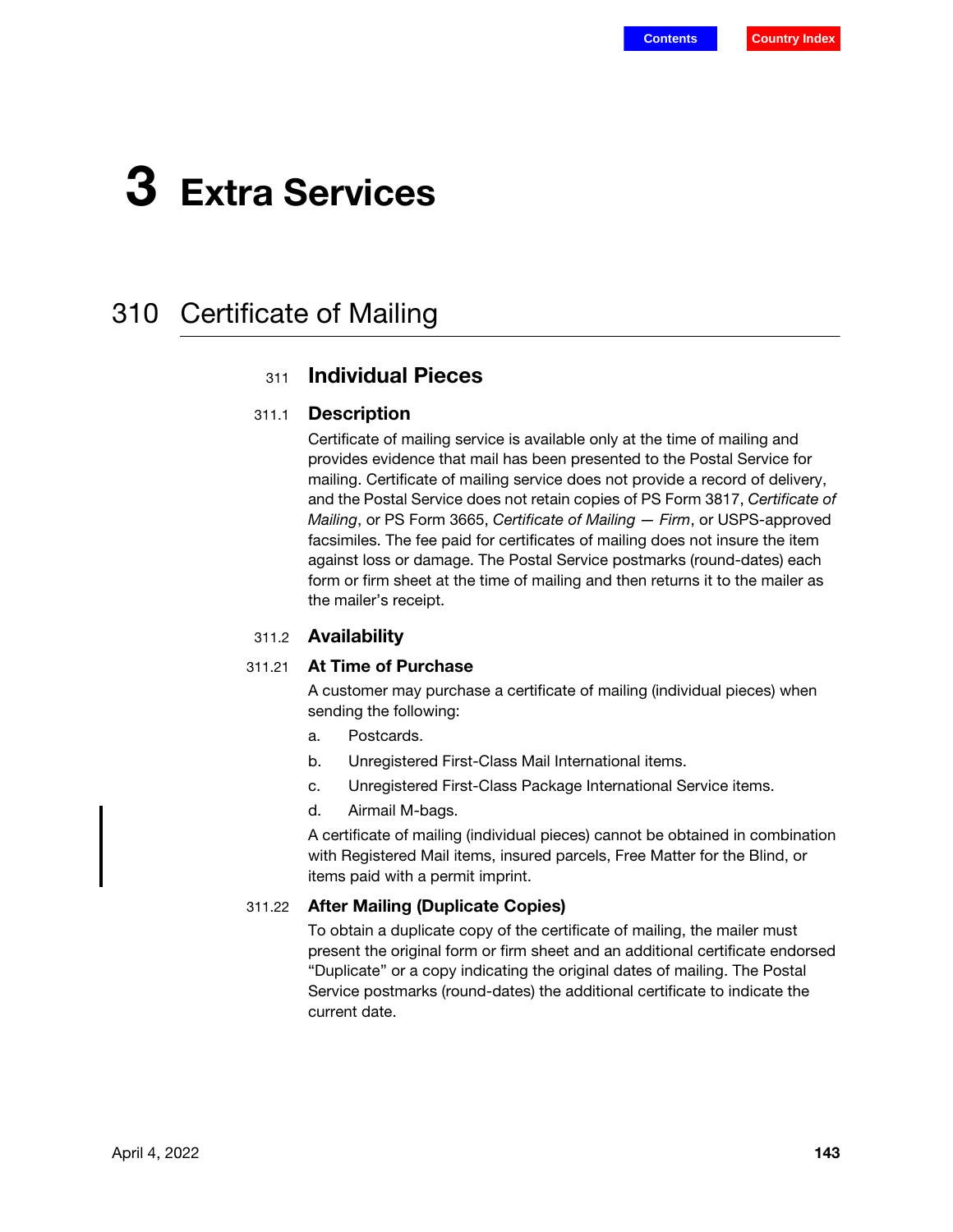### 311.3 Fees

### 311.31 Individual Pieces

In addition to the correct postage, the mailer must pay the certificate of mailing fee for each article on PS Form 3817 at a Post Office facility. For a separate fee, the mailer may request a duplicate copy of PS Form 3817 after mailing (see [311.22](#page-0-0)). See [Notice 123,](http://pe.usps.com/text/dmm300/Notice123.htm) Price List.

### 311.32 Three or More Individual Pieces

When mailing three or more pieces, the mailer may optionally use PS Form 3665. In addition to the correct postage, the mailer must pay the certificate of mailing fee for each article on PS Form 3665 by affixing ordinary (uncanceled) stamps, meter imprints, or PC Postage imprints to PS Form 3665. Mailers paying for the postage with a permit imprint may also pay the fee at the time of mailing using the same permit imprint account. For a separate fee, the mailer may request a duplicate copy of PS Form 3665 after mailing (see [311.22](#page-0-0)). See [Notice 123,](http://pe.usps.com/text/dmm300/Notice123.htm) Price List.

### 311.4 Mailer Preparation

### 311.41 Individual Pieces

To obtain a certificate of mailing service for individual pieces, the mailer must present an eligible item for mailing (see [311.21](#page-0-1)) to a Post Office facility. For customers served by rural carrier service, the carrier obtains the certificate at the Post Office, attaches the stamps, obtains the postmark (round-date) on the certificate on the day of mailing, and delivers the certificate to the customer on the next trip.

### 311.42 Three or More Individual Pieces

To obtain a certificate of mailing service for three or more pieces of eligible items (see [311.21\)](#page-0-1), the mailer may use PS Form 3665 or a USPS-approved facsimile. All entries on firm sheets must be typed or printed in ink. The mailer may also use USPS-approved computer-generated firm sheets that contain the same information as PS Form 3665. The mailer must obliterate all unused portions of the addressee column by drawing a diagonal line through them. The mailer must pay the certificate of mailing fee by affixing ordinary (uncanceled) stamps, precanceled stamps, meter stamps, or PC Postage stamps to the items. The mailer and accepting employee must initial any alterations to the firm sheets. The postmarked (round-dated) sheets of the books become the mailer's receipts.

### <sup>312</sup> Bulk Quantities — Certificate of Mailing

### 312.1 Description

For bulk mailings of identical-weight pieces paid with ordinary stamps, meter stamps, PC Postage, or permit imprint, mailers may optionally use PS Form 3606, Certificate of Bulk Mailing. This form is used only at the time of mailing, to verify the number of identical-weight pieces mailed. The form must not be used as an itemized list, and it does not provide evidence that a piece was mailed to a particular address. The fee paid for a certificate of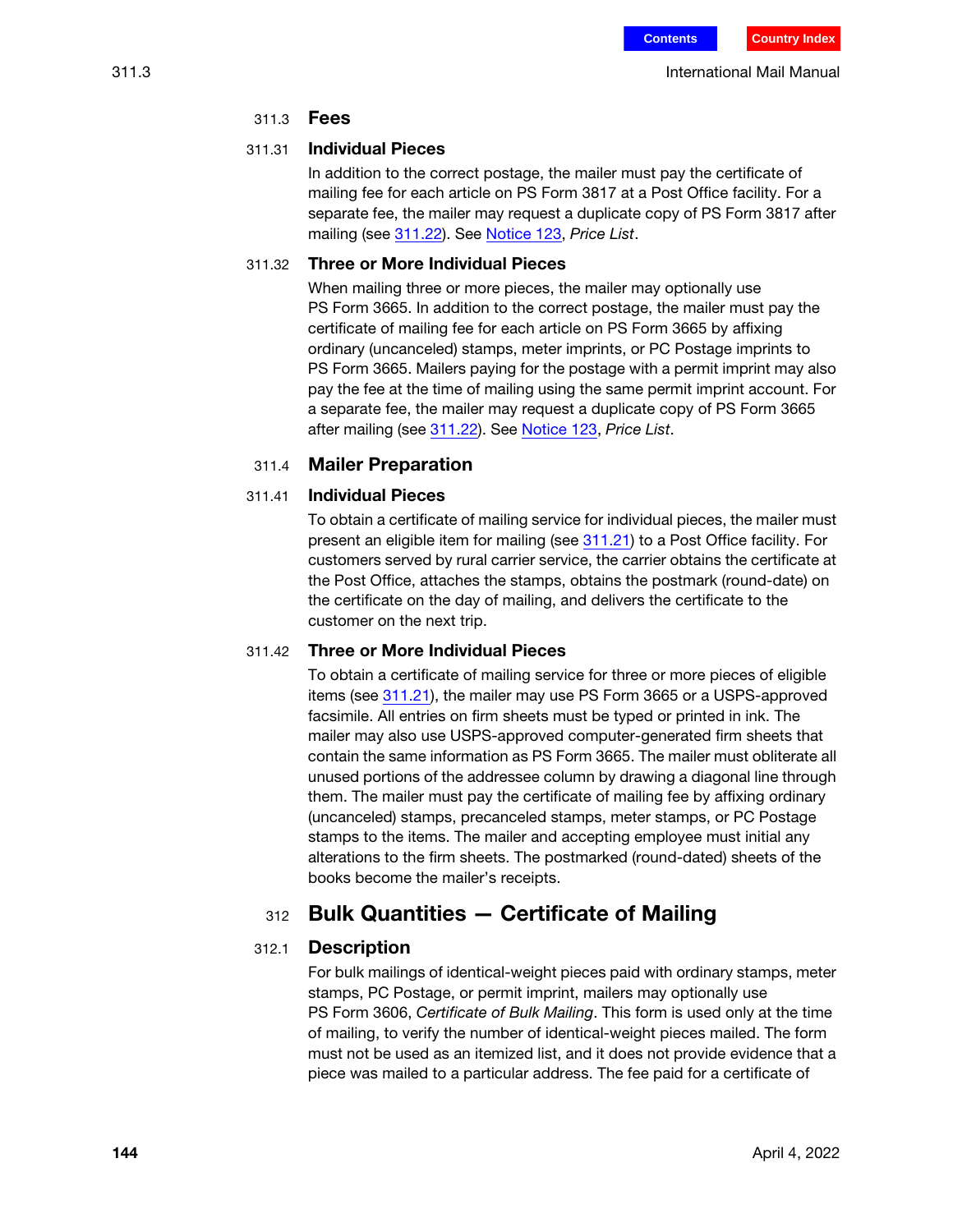mailing does not insure the item against loss or damage, and the Postal Service does not retain copies of PS Form 3606. The Postal Service certifies each PS Form 3606 by postmark (round-date) at the time of mailing and then returns it to the mailer as the mailer's receipt.

### 312.2 Availability

### 312.21 At Time of Entry

A customer may purchase a certificate of bulk mailing when sending the following identical-weight items:

- a. Postcards.
- b. Unregistered First-Class Mail International items.
- c. Unregistered First-Class Package International Service items.
- d. Airmail M-bags.

A certificate of bulk mailing cannot be obtained in combination with Registered Mail items, insured parcels, or Free Matter for the Blind.

#### <span id="page-2-0"></span>312.22 After Mailing (Duplicate Copies)

To obtain a duplicate copy of PS Form 3606 after mailing, the mailer must present the original postmarked certificate and an additional certificate endorsed "Duplicate" or a copy indicating the original dates of mailing. The Postal Service postmarks (round-dates) the additional certificate to indicate the current date.

#### 312.3 Fees

In addition to the correct postage, the mailer must pay the applicable certificate of bulk mailing fee for mailings of identical-weight pieces reported on PS Form 3606 by affixing ordinary (uncanceled) stamps, meter imprints, or PC Postage imprints to PS Form 3606. Mailers paying for the postage with a permit imprint may also pay the fee at the time of mailing using the same permit imprint account. For a separate fee, the mailer may request a duplicate copy of PS Form 3606 after mailing (see [312.22](#page-2-0)). See [Notice 123,](http://pe.usps.com/text/dmm300/Notice123.htm) Price List, for all applicable fees.

### 312.4 Mailer Preparation

The mailer may present requests for certificate of bulk mailing to a Post Office facility, business mail entry unit (for items paid with a permit imprint), or other location authorized by the Postal Service. The mailer may pay the fee by ordinary (uncanceled) stamps, meter stamps, or PC Postage stamps by affixing the postage to PS Form 3606. The Postal Service certifies each PS Form 3606 by postmark (round-date) at the time of mailing and then returns it to the mailer as the mailer's receipt.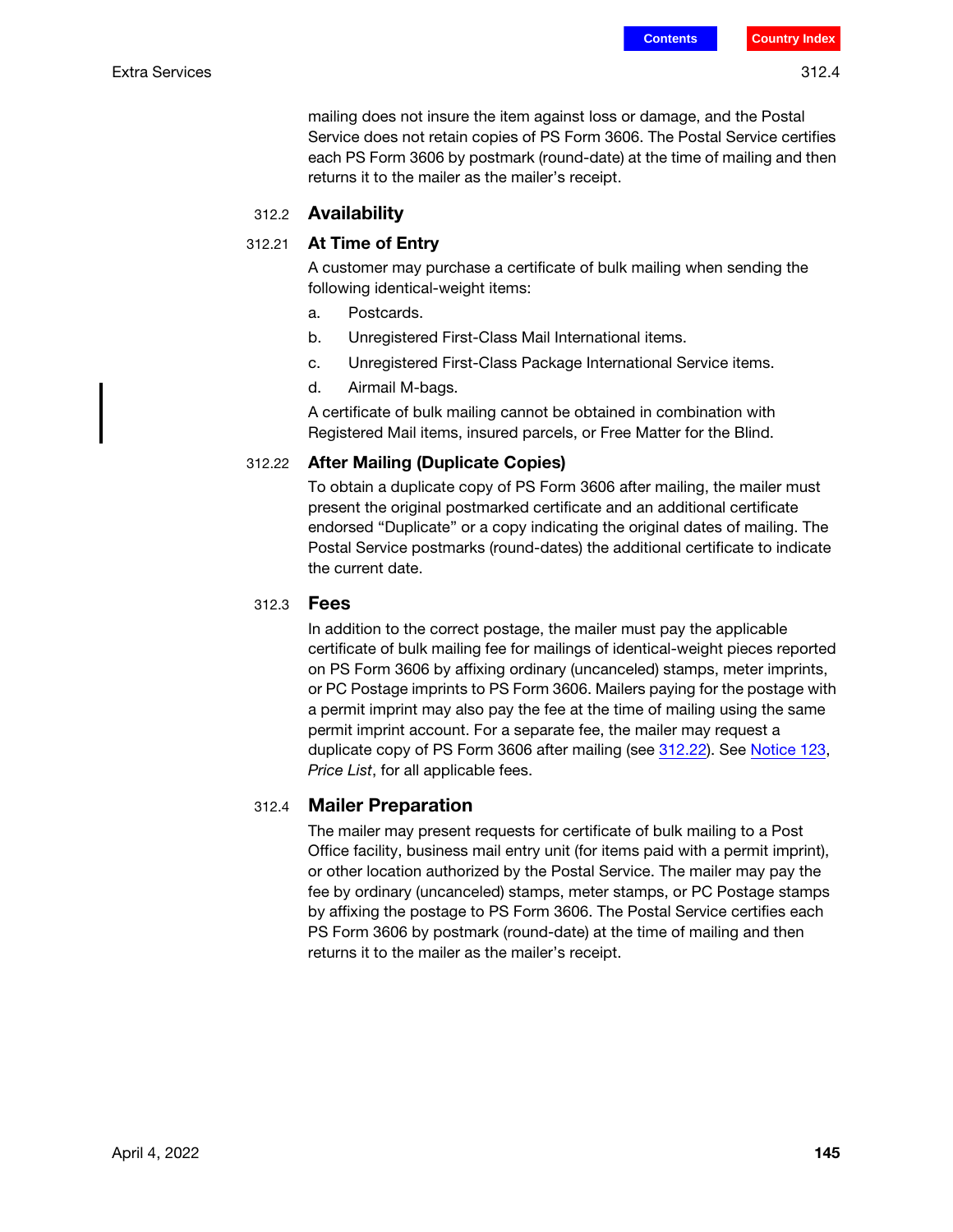### 313 **Forms**

### 313.1 Postal Service Forms

The forms used for domestic mail are also used for international mail (see DMM 503).

### <span id="page-3-0"></span>313.2 Treasury Department Forms

- a. The sender may receive a certificate of mailing on Treasury Department (Internal Revenue) Forms P.T. 26, 27-A, or 550 certifying that the sender has waived the right to withdraw the item from the mail. The individual certificate of mailing fee applies to each completed form.
- b. Post Office facilities may also certify on Customs Form 4455, Certificate of Registration, the exportation by mail of items sent abroad for alteration, repair, or replacement (see 713.43). The individual certificate of mailing fee applies to each completed form.

### 313.3 Accepting Clerk's Responsibility for Treasury Department Forms

The accepting clerk must do the following for each Treasury Department form described in [313.2](#page-3-0):

- a. Make sure that the form has been properly completed and that the correct amount of postage has been affixed.
- b. Cancel the stamps with a postmark indicating the current date.
- c. Sign the form.
- d. Return the form to the sender.

### 313.4 Agriculture Department Forms

Certain certificates or permits are required for the exportation of dried whole eggs. For procedures and fees, see 550.

## 320 Insurance

### <sup>321</sup> Global Express Guaranteed Insurance

### 321.1 Description

Insurance is provided for lost or damaged Global Express Guaranteed shipments up to \$100 unless additional insurance is purchased. The insurance limit varies by country (see the Individual Country Listings) but may never exceed \$2,499. Unless additional insurance is purchased, liability for a lost or damaged Global Express Guaranteed shipment is limited to the lowest of the following:

- a. \$100.
- b. The actual amount of the loss or damage.
- c. The actual value of the contents.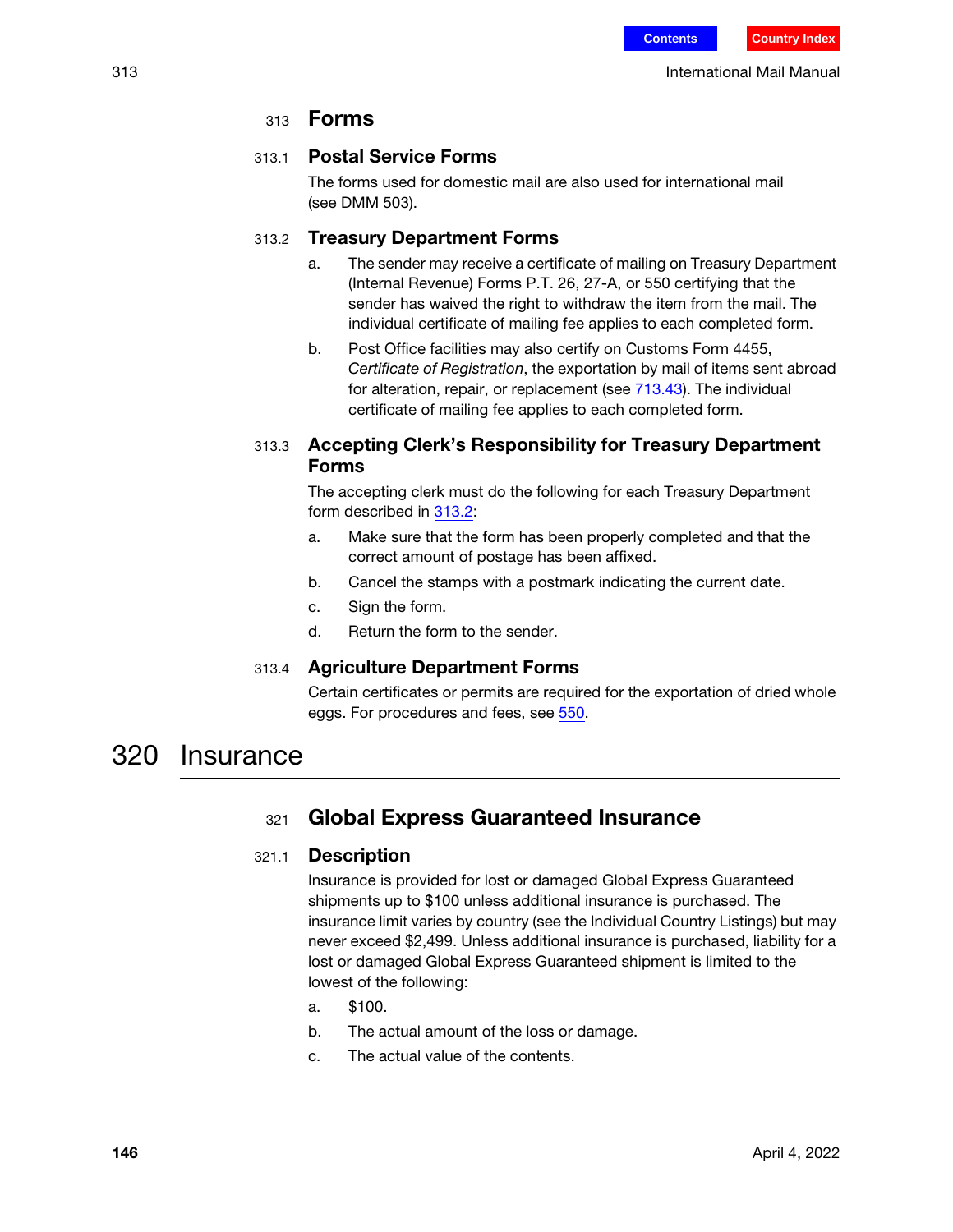### 321.2 Availability

Insurance availability varies by country, content, and value. Coverage, terms, and limitations are subject to change. See the Individual Country Listings for insurance limits.

### 321.3 Additional Coverage and Fees

Additional insurance coverage above \$100 — up to the maximum amount allowed by the country (see the Individual Country Listings) but never to exceed \$2,499 — may be purchased at the sender's option. The insurance fee is in addition to postage and other applicable fees. See [Notice 123](http://pe.usps.com/text/dmm300/Notice123.htm), Price List, for the fee schedule for optional Global Express Guaranteed document reconstruction insurance or non-document insurance coverage.

### <sup>322</sup> Priority Mail Express International Insurance

### 322.1 Description

Priority Mail Express International shipments containing merchandise are insured against loss, damage, or missing contents up to \$200 at no additional charge. Priority Mail Express International shipments containing only nonnegotiable documents are insured against loss, damage, or missing contents up to \$100 at no additional charge. Indemnity is paid by the U.S. Postal Service as provided in 935 and in DMM 503 and 609.

### 322.2 Availability

Insurance availability varies by country, content, and value. See [Exhibit 322.2](#page-5-0) for availability and insurance limits.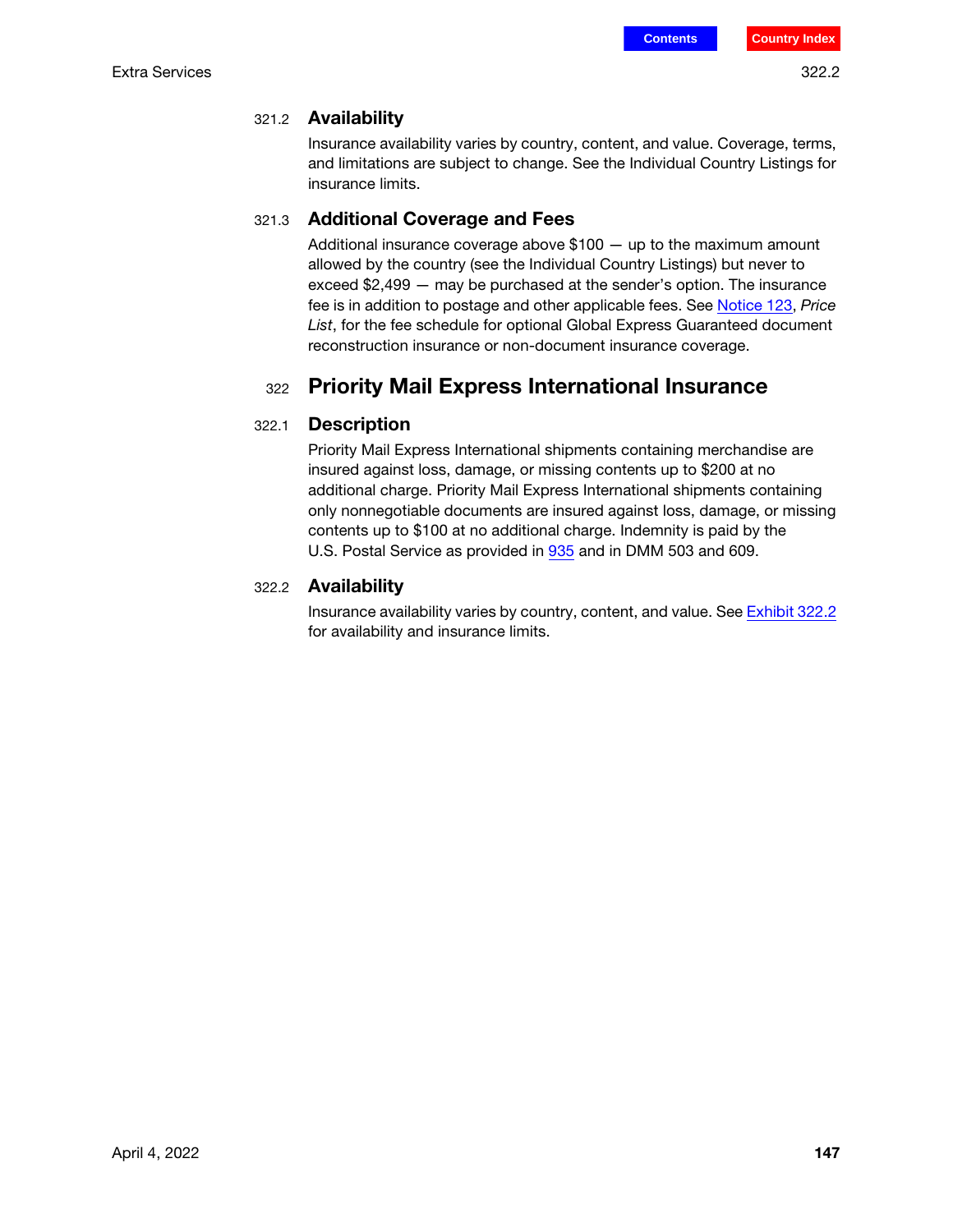| Country                           | <b>PMEI</b> | <b>PMI</b>                                             |
|-----------------------------------|-------------|--------------------------------------------------------|
| Afghanistan                       | n/a         | n/a                                                    |
| Albania                           | 5,000       | n/a                                                    |
| Algeria                           | 5,000       | n/a                                                    |
| Andorra                           | 5,000       | 5,000                                                  |
| Angola                            | 5,000       | n/a                                                    |
| Anguilla                          | 5,000       | 415                                                    |
| Antigua and Barbuda               | n/a         | 60                                                     |
| Argentina                         | 5,000       | 5,000                                                  |
| Armenia                           | 5,000       | 875                                                    |
|                                   |             | 830                                                    |
| Aruba                             | 5,000       |                                                        |
| Ascension                         | n/a         | n/a                                                    |
| Australia                         | 5,000       | 3,644                                                  |
| Austria                           | 5,000       | 5,000                                                  |
| Azerbaijan                        | 5,000       | 2,915                                                  |
| <b>Bahamas</b>                    | 5,000       | 1,458 to Nassau or Freeport;<br>560 to other locations |
| <b>Bahrain</b>                    | 5,000       | n/a                                                    |
| Bangladesh                        | 5,000       | 5,000                                                  |
| <b>Barbados</b>                   | 5,000       | 238                                                    |
| <b>Belarus</b>                    | 5,000       | 1,312                                                  |
| Belgium                           | 650         | 650                                                    |
| <b>Belize</b>                     | 5,000       | 1,600                                                  |
| Benin                             | 5,000       | n/a                                                    |
| Bermuda                           | 5,000       | 440                                                    |
| <b>Bhutan</b>                     | 5,000       | 22                                                     |
| <b>Bolivia</b>                    | 5,000       | n/a                                                    |
| Bonaire, Sint Eustatius, and Saba | 5,000       | 5,000                                                  |
| Bosnia-Herzegovina                | 5,000       | 5,000                                                  |
| <b>Botswana</b>                   | 5,000       | 73                                                     |
| Brazil                            | 5,000       | 2,915                                                  |
| <b>British Virgin Islands</b>     | n/a         | 500                                                    |
| Brunei Darussalam                 | 5,000       | n/a                                                    |
| <b>Bulgaria</b>                   | 5,000       | 1,115                                                  |
| <b>Burkina Faso</b>               | 5,000       | 969                                                    |
| Burma (Myanmar)                   | 5,000       | n/a                                                    |
| <b>Burundi</b>                    | 5,000       | 5,000                                                  |
| Cambodia                          | 5,000       | n/a                                                    |
| Cameroon                          | 5,000       | n/a                                                    |
| Canada                            | 5,000       | 675                                                    |
| Cape Verde                        | 5,000       | n/a                                                    |
| Cayman Islands                    | 5,000       | n/a                                                    |
| Central African Republic          | 5,000       | n/a                                                    |
| Chad                              | 5,000       | 185                                                    |
| Chile                             | 5,000       | n/a                                                    |
| China                             | 5,000       | 1,222                                                  |
|                                   |             |                                                        |

<span id="page-5-0"></span>Exhibit 322.2 (p. 1) Priority Mail Express International and Priority Mail International Merchandise Insurance Limits (in U.S. Dollars)

l,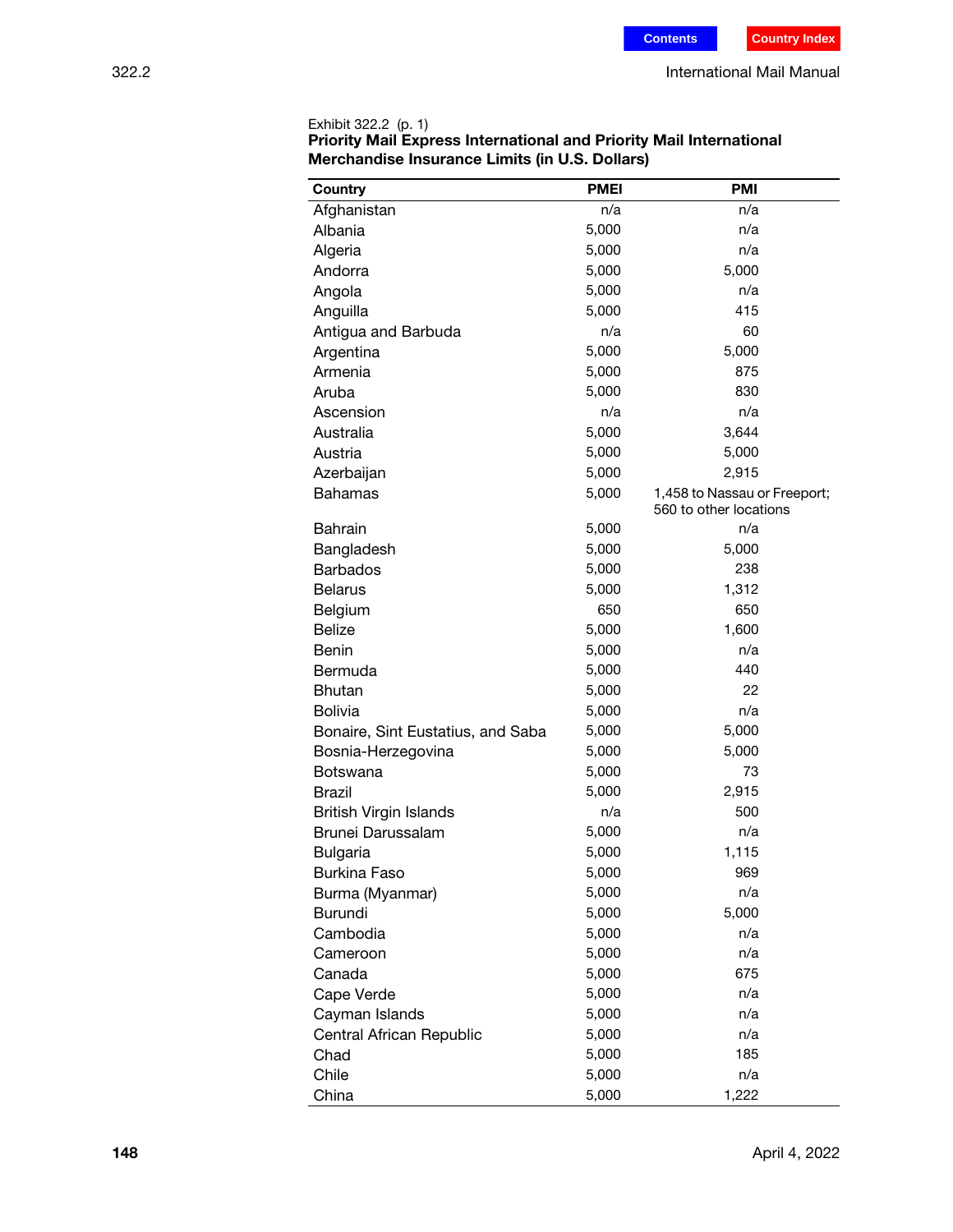| <b>Country</b>                    | <b>PMEI</b> | <b>PMI</b> |
|-----------------------------------|-------------|------------|
| Colombia                          | 5,000       | 999        |
| Comoros                           | n/a         | 690        |
| Congo, Democratic Republic of the | 5,000       | n/a        |
| Congo, Republic of the            | 5,000       | 1,685      |
| Costa Rica                        | 5,000       | n/a        |
| Cote d'Ivoire                     | 5,000       | 5,000      |
| Croatia                           | 5,000       | 5,000      |
| Cuba                              | n/a         | n/a        |
| Curacao                           | 5,000       | 5,000      |
| Cyprus                            | 5,000       | 5,000      |
| Czech Republic                    | 5,000       | 5,000      |
| Denmark                           | 650         | 650        |
| Djibouti                          | 5,000       | 880        |
| Dominica                          | 5,000       | n/a        |
| Dominican Republic                | 5,000       | n/a        |
| Ecuador                           | 5,000       | n/a        |
| Egypt                             | 5,000       | 1,685      |
| El Salvador                       | 5,000       | n/a        |
| <b>Equatorial Guinea</b>          | n/a         | n/a        |
| Eritrea                           | 5,000       | n/a        |
| Estonia                           | 5,000       | 2,187      |
| Eswatini                          | 5,000       | 560        |
| Ethiopia                          | 5,000       | n/a        |
| <b>Falkland Islands</b>           | n/a         | n/a        |
| Faroe Islands                     | 5,000       | 5,000      |
| Fiji                              | 5,000       | n/a        |
| Finland                           | 650         | 650        |
| France                            | 650         | 650        |
| French Guiana                     | 5,000       | 5,000      |
| French Polynesia                  | 5,000       | 4,519      |
| Gabon                             | 5,000       | 523        |
| Gambia                            | n/a         | n/a        |
| Georgia, Republic of              | 5,000       | 1,458      |
| Germany                           | 500         | 500        |
| Ghana                             | 5,000       | n/a        |
| Gibraltar                         | n/a         | n/a        |
| Greece                            | 650         | 650        |
| Greenland                         | n/a         | 5,000      |
| Grenada                           | 5,000       | 350        |
| Guadeloupe                        | 5,000       | 5,000      |
| Guatemala                         | n/a         | n/a        |
| Guinea                            | 5,000       | 948        |
| Guinea-Bissau                     | 5,000       | 2,915      |
| Guyana                            | 5,000       | 10         |
| Haiti                             | 5,000       | n/a        |
| Honduras                          | n/a         | n/a        |
| Hong Kong                         | 5,000       | 5,000      |
| Hungary                           | 5,000       | 5,000      |
| Iceland                           | 650         | 650        |

Exhibit 322.2 (p. 2) Priority Mail Express International and Priority Mail International Merchandise Insurance Limits (in U.S. Dollars)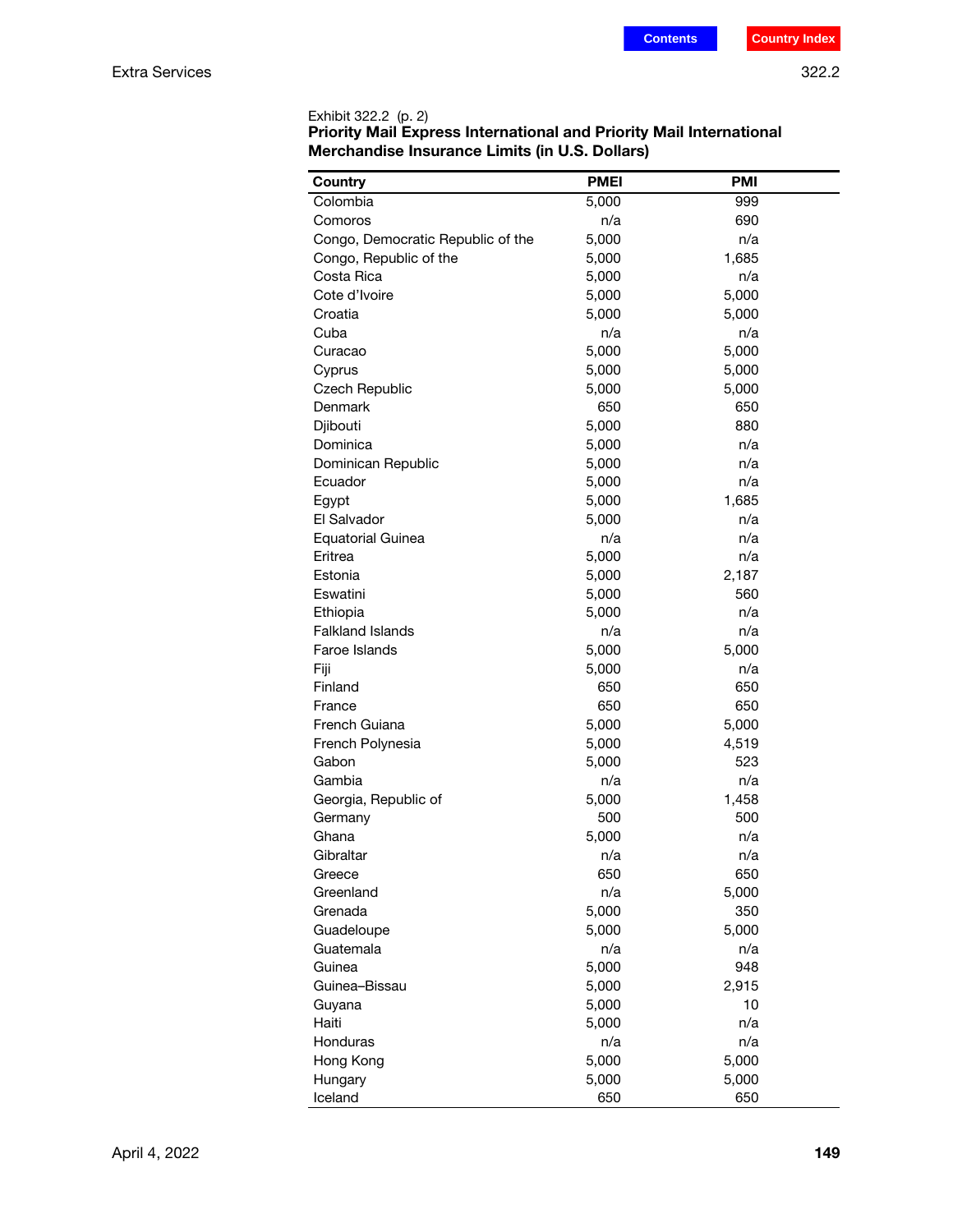| Country                                                 | <b>PMEI</b> | <b>PMI</b> |
|---------------------------------------------------------|-------------|------------|
|                                                         |             |            |
| India                                                   | 5,000       | 2,189      |
| Indonesia                                               | 5,000       | n/a        |
| Iran                                                    | n/a         | n/a        |
| Iraq                                                    | 5,000       | n/a        |
| Ireland                                                 | 650         | 650        |
| Israel                                                  | 5,000       | n/a        |
| Italy                                                   | 650         | 650        |
| Ivory Coast (Cote d'Ivoire)                             | 5,000       | 5,000      |
| Jamaica                                                 | 5,000       | n/a        |
| Japan                                                   | 5,000       | 5,000      |
| Jordan                                                  | n/a         | n/a        |
| Kazakhstan                                              | 5,000       | 5,000      |
| Kenya                                                   | 5,000       | 131        |
| Kiribati                                                | 5,000       | n/a        |
| Korea, Democratic People's Republic<br>of (North Korea) | n/a         | n/a        |
| Korea, Republic of (South Korea)                        | 5,000       | 5,000      |
| Kosovo, Republic of                                     | n/a         | n/a        |
| Kuwait                                                  | 5,000       | 2,000      |
| Kyrgyzstan                                              | 5,000       | 5,000      |
| Laos                                                    | 5,000       | n/a        |
| Latvia                                                  | 5,000       | 1,458      |
| Lebanon                                                 | 5,000       | n/a        |
| Lesotho                                                 | 5,000       | 440        |
| Liberia                                                 | 5,000       | 440        |
| Libya                                                   | n/a         | n/a        |
| Liechtenstein                                           | 5,000       | 5,000      |
| Lithuania                                               | 5,000       | 5,000      |
| Luxembourg                                              | 650         | 650        |
| Macao                                                   | 5,000       | 4,227      |
| Madagascar                                              | 5,000       | 199        |
| Malawi                                                  | n/a         | n/a        |
| Malaysia                                                | 5,000       | 1,429      |
| Maldives                                                | 5,000       | n/a        |
| Mali                                                    | 5,000       | n/a        |
| Malta                                                   | 5,000       | n/a        |
| Martinique                                              | 5,000       | 5,000      |
| Mauritania                                              | 5,000       | 635        |
| Mauritius                                               | 5,000       | 165        |
| Mexico                                                  | 5,000       | n/a        |
| Moldova                                                 | 5,000       | 2,915      |
| Mongolia                                                | 5,000       | n/a        |
| Montenegro                                              | n/a         | 5,000      |
| Montserrat                                              | n/a         | 2,200      |
| Morocco                                                 | 5,000       | 5,000      |
| Mozambique                                              | 5,000       | n/a        |
| Namibia                                                 | 5,000       | 4,405      |
| Nauru                                                   | 5,000       | 220        |
| Nepal                                                   | 5,000       | n/a        |

Exhibit 322.2 (p. 3) Priority Mail Express International and Priority Mail International Merchandise Insurance Limits (in U.S. Dollars)

Ĭ.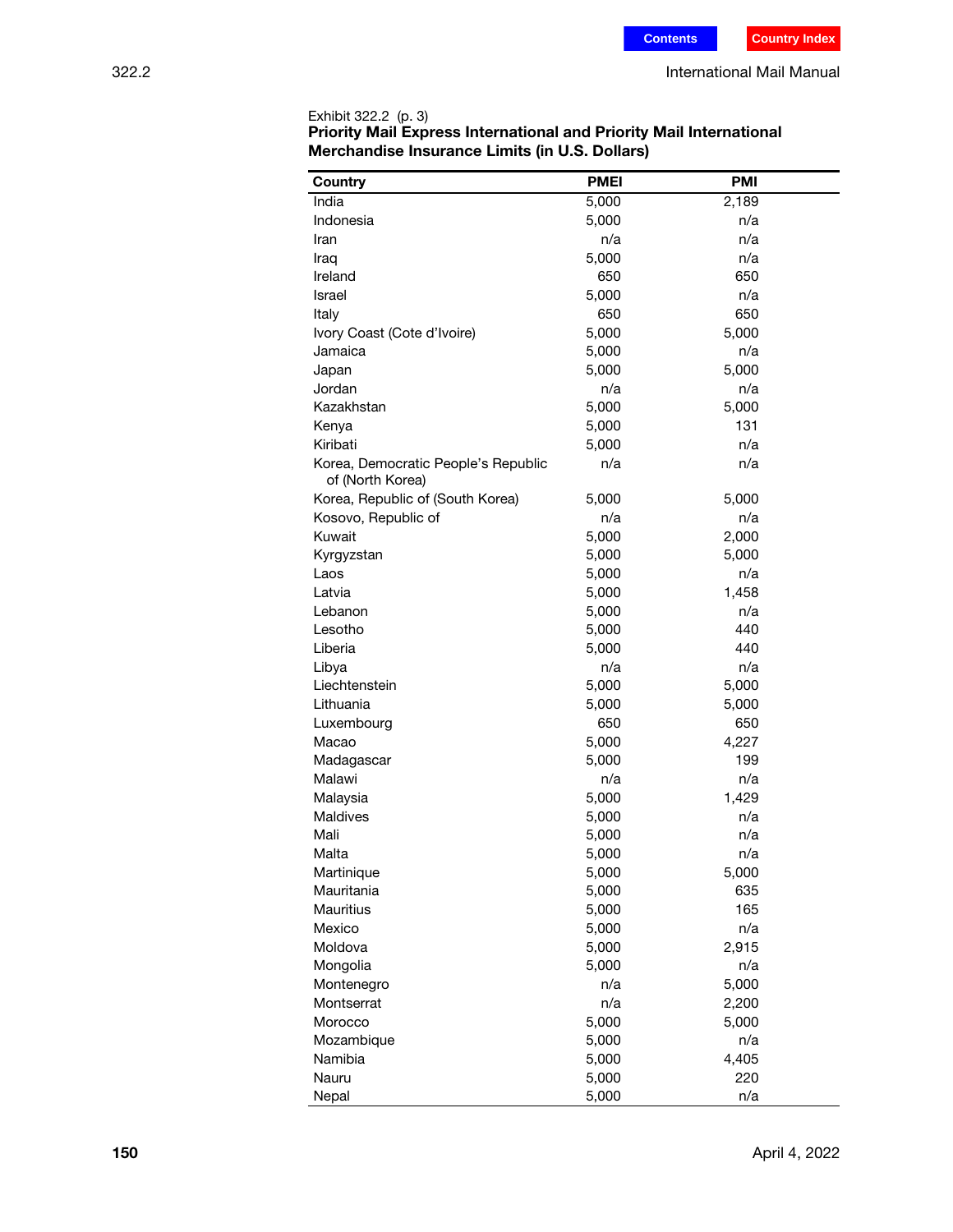| <b>Country</b>                                                | <b>PMEI</b>  | <b>PMI</b>   |
|---------------------------------------------------------------|--------------|--------------|
| Netherlands                                                   | 650          | 650          |
| New Caledonia                                                 | 5,000        | 1,775        |
| New Zealand                                                   | 5,000        | 1,025        |
| Nicaragua                                                     | 5,000        | n/a          |
| Niger                                                         | 5,000        | n/a          |
| Nigeria                                                       | 5,000        | n/a          |
| North Macedonia, Republic of                                  | 5,000        | 2,380        |
| Norway                                                        | 650          | 650          |
| Oman                                                          | 5,000        | 575          |
| Pakistan                                                      | 5,000        | 867          |
| Panama                                                        | 5,000        | n/a          |
| Papua New Guinea                                              | 5,000        | 445          |
| Paraguay                                                      | 5,000        | n/a          |
| Peru                                                          | 5,000        | n/a          |
| Philippines                                                   | 5,000        | n/a          |
| Pitcairn Island                                               | n/a          | n/a          |
| Poland                                                        | 5,000        | 5,000        |
| Portugal                                                      | 650          | 650          |
| Qatar                                                         | 5,000        | n/a          |
| Reunion                                                       | n/a          | 5,000        |
| Romania                                                       | 5,000        | 5,000        |
| Russia                                                        | 5,000        | 5,000        |
| Rwanda                                                        |              | n/a          |
| Saint Helena                                                  | 5,000<br>n/a | 170          |
| Saint Kitts and Nevis                                         |              | 242          |
| Saint Lucia                                                   | 5,000        | n/a          |
|                                                               | 5,000<br>n/a |              |
| Saint Pierre and Miquelon<br>Saint Vincent and the Grenadines |              | 5,000<br>130 |
| Samoa                                                         | 5,000<br>n/a | 295          |
| San Marino                                                    |              |              |
|                                                               | 5,000        | 5,000<br>440 |
| Sao Tome and Principe<br>Saudi Arabia                         | 5,000        | n/a          |
|                                                               | 5,000        |              |
| Senegal                                                       | 5,000        | 936          |
| Serbia, Republic of                                           | 5,000        | 5,000        |
| Seychelles                                                    | 5,000        | n/a          |
| Sierra Leone                                                  | 5,000        | n/a          |
| Singapore                                                     | 5,000        | 3,000        |
| Sint Maarten                                                  | 5,000        | 5,000        |
| Slovak Republic (Slovakia)                                    | 650          | 650          |
| Slovenia                                                      | 650          | 650          |
| Solomon Islands                                               | 5,000        | n/a          |
| Somalia                                                       | n/a          | n/a          |
| South Africa                                                  | 5,000        | n/a          |
| Spain                                                         | 650          | 650          |
| Sri Lanka                                                     | 5,000        | 35           |
| Sudan                                                         | n/a          | n/a          |
| Suriname                                                      | n/a          | 535          |
| Sweden                                                        | 650          | 650          |
| Switzerland                                                   | 650          | 650          |

| Exhibit 322.2 (p. 4)                                                       |
|----------------------------------------------------------------------------|
| <b>Priority Mail Express International and Priority Mail International</b> |
| Merchandise Insurance Limits (in U.S. Dollars)                             |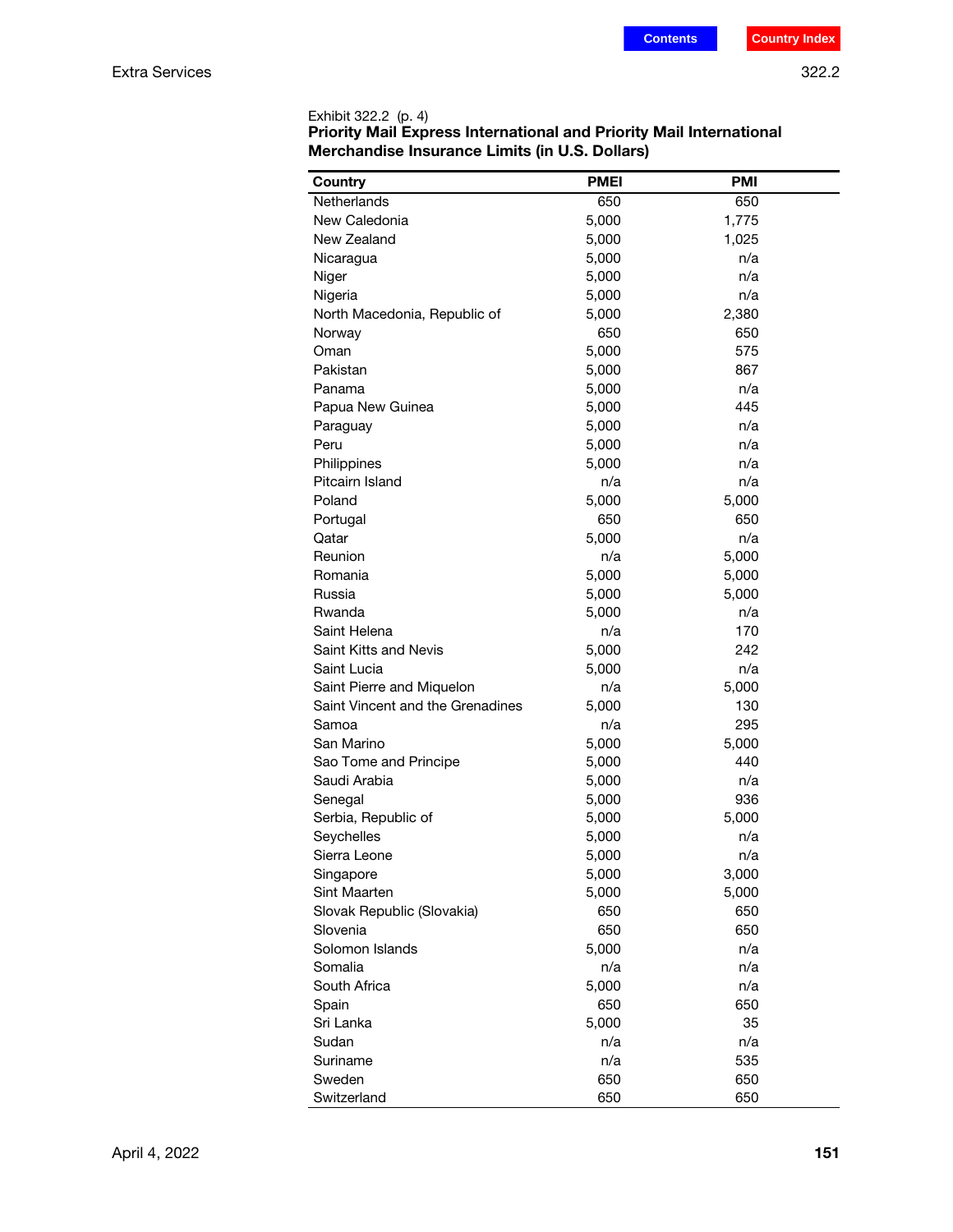| Country                             | <b>PMEI</b> | <b>PMI</b> |  |
|-------------------------------------|-------------|------------|--|
| Syrian Arab Republic (Syria)        | 5,000       | n/a        |  |
| Taiwan                              | 5,000       | 1,350      |  |
| Tajikistan                          | 5,000       | 5,000      |  |
| Tanzania                            | 5,000       | 248        |  |
| Thailand                            | 5,000       | 1,458      |  |
| Timor-Leste, Democratic Republic of | n/a         | n/a        |  |
| Togo                                | 5,000       | n/a        |  |
| Tonga                               | 5,000       | 515        |  |
| Trinidad and Tobago                 | 5,000       | n/a        |  |
| Tristan da Cunha                    | n/a         | n/a        |  |
| Tunisia                             | 5,000       | 3,834      |  |
| Turkey                              | 5,000       | 952        |  |
| Turkmenistan                        | 5,000       | 729        |  |
| <b>Turks and Caicos Islands</b>     | 650         | n/a        |  |
| Tuvalu                              | n/a         | 675        |  |
| Uganda                              | 5,000       | n/a        |  |
| Ukraine                             | 5,000       | 5,000      |  |
| <b>United Arab Emirates</b>         | 5,000       | 5,000      |  |
| United Kingdom of Great Britain and | 650         | n/a        |  |
| Northern Ireland                    |             |            |  |
| Uruguay                             | 5,000       | n/a        |  |
| Uzbekistan                          | 5,000       | 5,000      |  |
| Vanuatu                             | n/a         | n/a        |  |
| Vatican City                        | 5,000       | 2,380      |  |
| Venezuela                           | n/a         | n/a        |  |
| Vietnam                             | 5,000       | n/a        |  |
| <b>Wallis and Futuna Islands</b>    | n/a         | 1,615      |  |
| Yemen                               | 5,000       | 820        |  |
| Zambia                              | 5,000       | n/a        |  |
| Zimbabwe                            | 5,000       | n/a        |  |

| Exhibit 322.2 (p. 5)                                                       |
|----------------------------------------------------------------------------|
| <b>Priority Mail Express International and Priority Mail International</b> |
| Merchandise Insurance Limits (in U.S. Dollars)                             |

### 322.3 Additional Coverage and Fees

Additional merchandise insurance coverage above \$200 — up to the maximum amount allowed by the country (see **Exhibit 322.2**) but never to exceed \$5,000 — may be purchased at the sender's option. The insurance fee is in addition to postage and other applicable fees. See [Notice 123](http://pe.usps.com/text/dmm300/Notice123.htm), Price List, for the fee schedule for optional Priority Mail Express International merchandise insurance coverage.

### 322.4 Return Receipt Service

Return receipt service is the only extra service that mailers may add to insured items. There is no additional charge for this service, and it is available only to certain countries. See the Individual Country Listings for availability. See [340](#page-14-0) for additional information about return receipt service.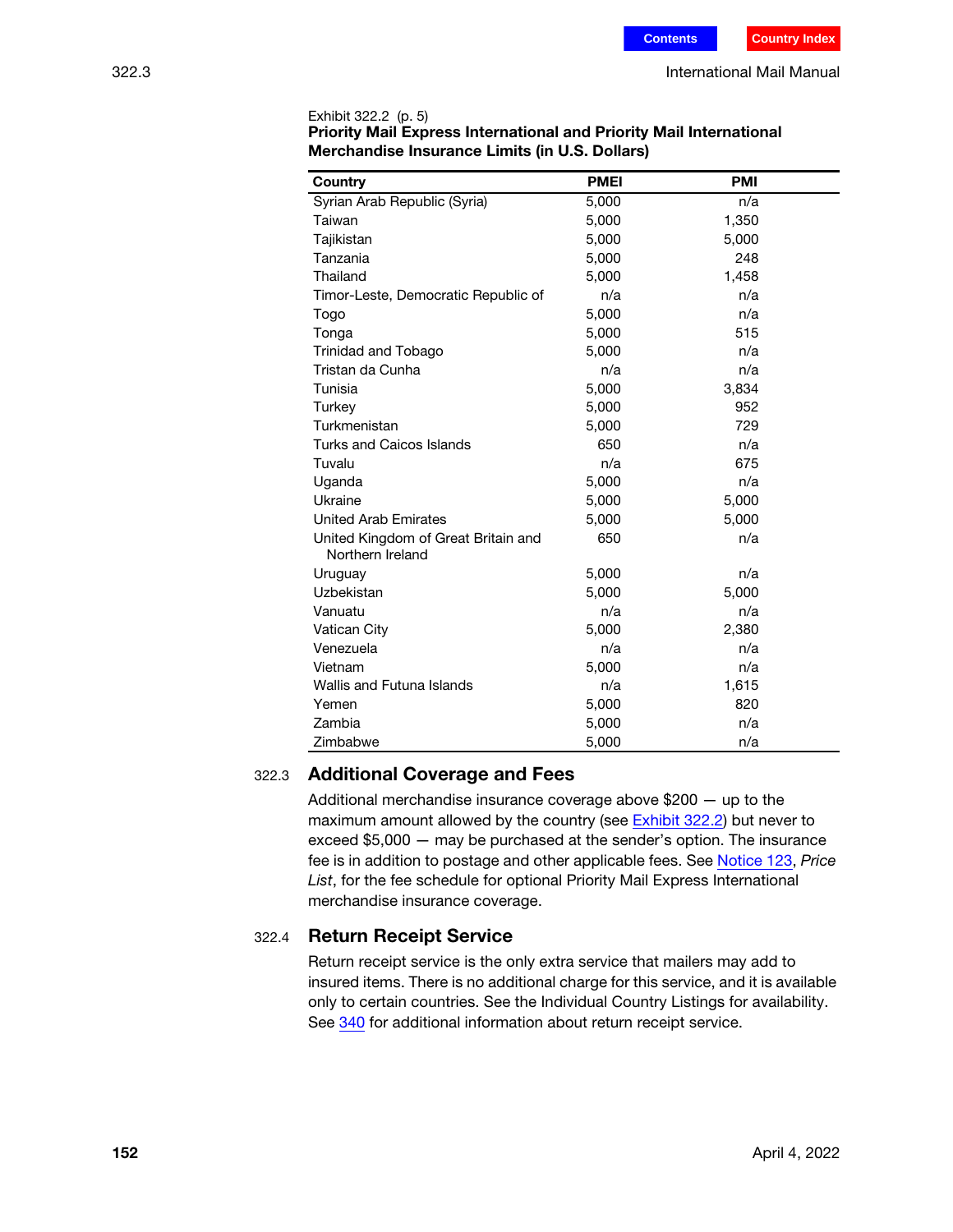### <sup>323</sup> Priority Mail International Insurance

### 323.1 Description

Priority Mail International shipments containing merchandise are insured against loss, damage, or missing contents up to \$200 at no additional charge. Priority Mail International shipments containing only nonnegotiable documents are insured against loss, damage, or missing contents up to \$100 for document reconstruction at no additional charge. Indemnity is paid by the U.S. Postal Service as provided in 933. For a fee, the sender may purchase additional insurance to protect against loss, damage, or missing contents for Priority Mail International items containing merchandise, subject to individual country limitations. Additional document reconstruction insurance may not be purchased. If the item has been lost, or if it has been delivered to the addressee in damaged condition or with missing contents, payment is made to the sender unless the sender waives the right to payment, in writing, in favor of the addressee.

### 323.2 Availability

Merchandise insurance above the included \$200 amount is available for all Priority Mail International items to certain countries. See [Exhibit 322.2](#page-5-0).

### 323.3 Coverage and Fees

Additional merchandise insurance coverage above the included  $$200 - up$ to the maximum amount allowed by the country (see [Exhibit 322.2\)](#page-5-0) but never to exceed \$5,000 — may be purchased at the sender's option. The insurance fee is in addition to postage and other applicable fees and is based on the insured value. See [Notice 123](http://pe.usps.com/text/dmm300/Notice123.htm), Price List, for the fee schedule for optional Priority Mail International merchandise insurance coverage.

### 323.4 Return Receipt

Return receipt service is the only extra service that mailers may add to insured items. It is available for an additional fee and is available only to certain countries. See the Individual Country Listings for availability. See [340](#page-14-0) for additional information about return receipt service.

### 323.5 Insured Value and Declared Value

The insured value (insurance coverage) of a parcel may not be more than the declared value or content value listed on PS Form 2855, International Claim for Indemnity. However, depending on the preference of the sender, the insured value may be less than the declared value or content value listed on PS Form 2855.

### 323.6 Preparation of Insured Priority Mail International Parcels

### 323.61 Mailing Receipt and Insurance Number

All Priority Mail International insured parcels must be numbered. The mailing receipt issued at the time of mailing, accompanied by either the hard copy PS Form 2976-R or an electronically generated PS Form 2976-A, will serve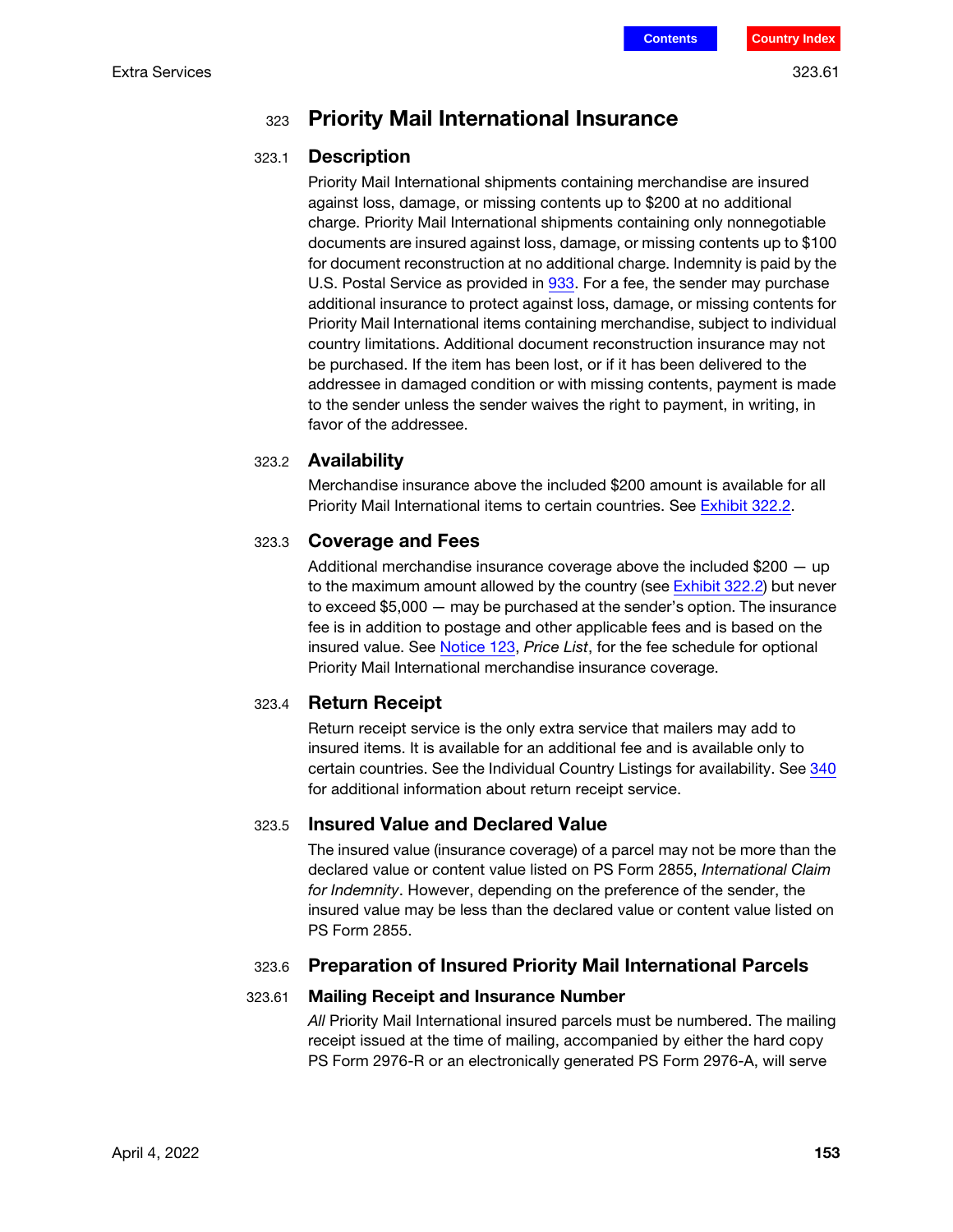323.62 International Mail Manual

as proof of mailing and proof of insurance. Volume mailers may use PS Form 3877, Firm Mailing Book for Accountable Mail, as the sender's receipt.

### 323.62 Accepting Clerk's Responsibility

When a customer has purchased additional insurance, the accepting clerk must indicate on the hard copy PS Form 2976-R the amount for which the parcel is insured by writing the amount in U.S. dollars in ink in the "Insured Value (U.S. \$)" block. After using the information on PS Form 2976-R to electronically generate PS Form 2976-A, the accepting clerk must write a bold capital "V" in or near the boxes "Insured Amount (US \$)" and "Insurance Fees (US \$)" on PS Form 2976-A.

### 323.63 Postmarking

Postmark the item at the time of acceptance at all breaks (including any cut or torn edges) of any tape or tabs used in sealing the parcel.

### 323.7 Sender's Responsibility

### 323.71 Mailing Receipt

The sender should enter the name and address of the addressee on the mailing receipt and retain the receipt.

### 323.72 Marking

The sender has the responsibility to do the following:

- a. Mark parcels containing fragile or perishable articles with the appropriate endorsement — e.g., "FRAGILE," "PERISHABLE," "GLASS," etc.
- b. Enter the insured amount in U.S. currency (figures only) in the appropriate space on the customs declaration.

#### 323.73 Sealing

The sender must seal all insured parcels.

## 330 Registered Mail

### 331 **Description**

Customers may use Registered Mail service for additional protection and security in dispatch and conveyance in the United States. For each registered item a mailing receipt is issued by the office of mailing and a record of delivery is maintained at the office of destination. Indemnity limits are much lower for Registered Mail items than for insured mail. In the United States, Registered Mail items are handled separately from all other mail and are kept in a secure area with restricted access. In destination countries, Registered Mail items are handled according to their own internal procedures.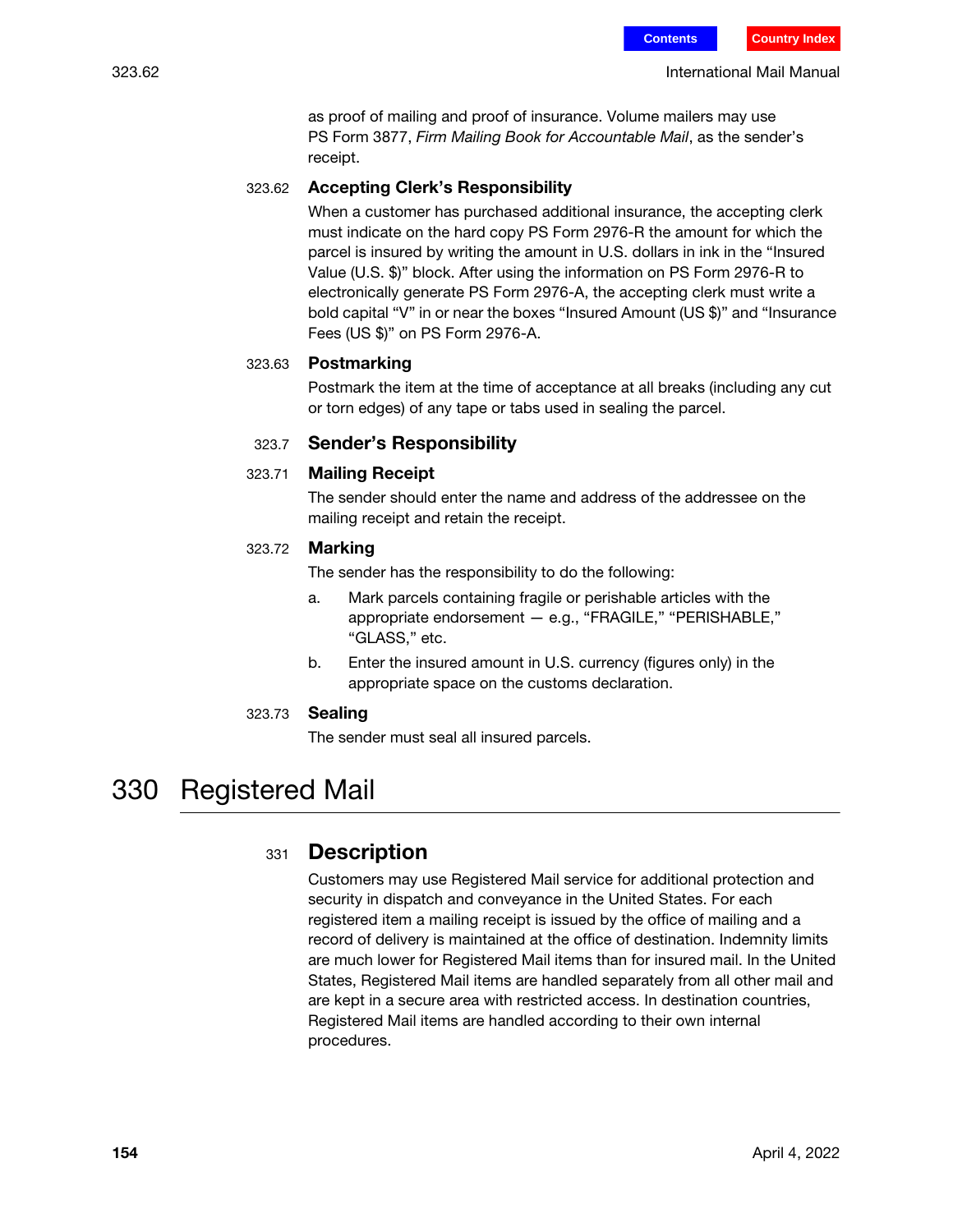Customers may purchase Registered Mail service for items that weigh up to 4 pounds. Registered Mail service is not available with Global Express Guaranteed, Priority Mail Express International, or Priority Mail International service or any type of M-bag service. See Individual Country Listings for additional country-specific prohibitions and restrictions. Registered Mail service is available for the following types of mail:

- a. First-Class Mail International items, including Free Matter for the Blind items.
- b. First-Class Package International Service items, including Free Matter for the Blind items.

### 333 Fees and Indemnity Limits

### 333.1 Registration Fees

See **[Notice 123](http://pe.usps.com/text/dmm300/Notice123.htm)**, Price List, for the registry fee.

### 333.2 Indemnity Limit

Regardless of the declared value of a registered item, the maximum amount of indemnity payable for loss, damage, or missing contents is \$42.87.

### 334 **Processing Requests**

### 334.1 Mailing Receipt and Registration Number

### 334.11 **General Use**

The Postal Service issues a receipt when it accepts a Registered Mail item. For individual transactions, use PS Form 3806, Receipt for Registered Mail. When presenting three or more items for registration at one time, the mailer may use PS Form 3877, Firm Mailing Book for Accountable Mail (see DMM 503). The registered number is determined by the barcode printed on the customs form, and the accepting clerk applies a nonbarcoded Label 200-N, Registered Mail, to the mailpiece. For items that do not require a customs form, the accepting clerk applies Label 200, Registered Mail, a preprinted self-adhesive label with a number series of nine digits preceded by a Service Type Code of two alpha characters and followed by the twocharacter Country Code "US." Only labels printed by the Postal Service may be used on international Registered Mail items.

### 334.12 Sender's Responsibility

The sender must:

- a. Enter the name and address of addressee on the mailing receipt before presenting the item for registration.
- b. Declare the full value of mail presented for registration. The value declared must be identical to the value stated on the hard copy PS Form 2976-R or on an electronically generated PS Form 2976. If the values declared are not identical, the Postal Service will refuse the items. (See 123.711.)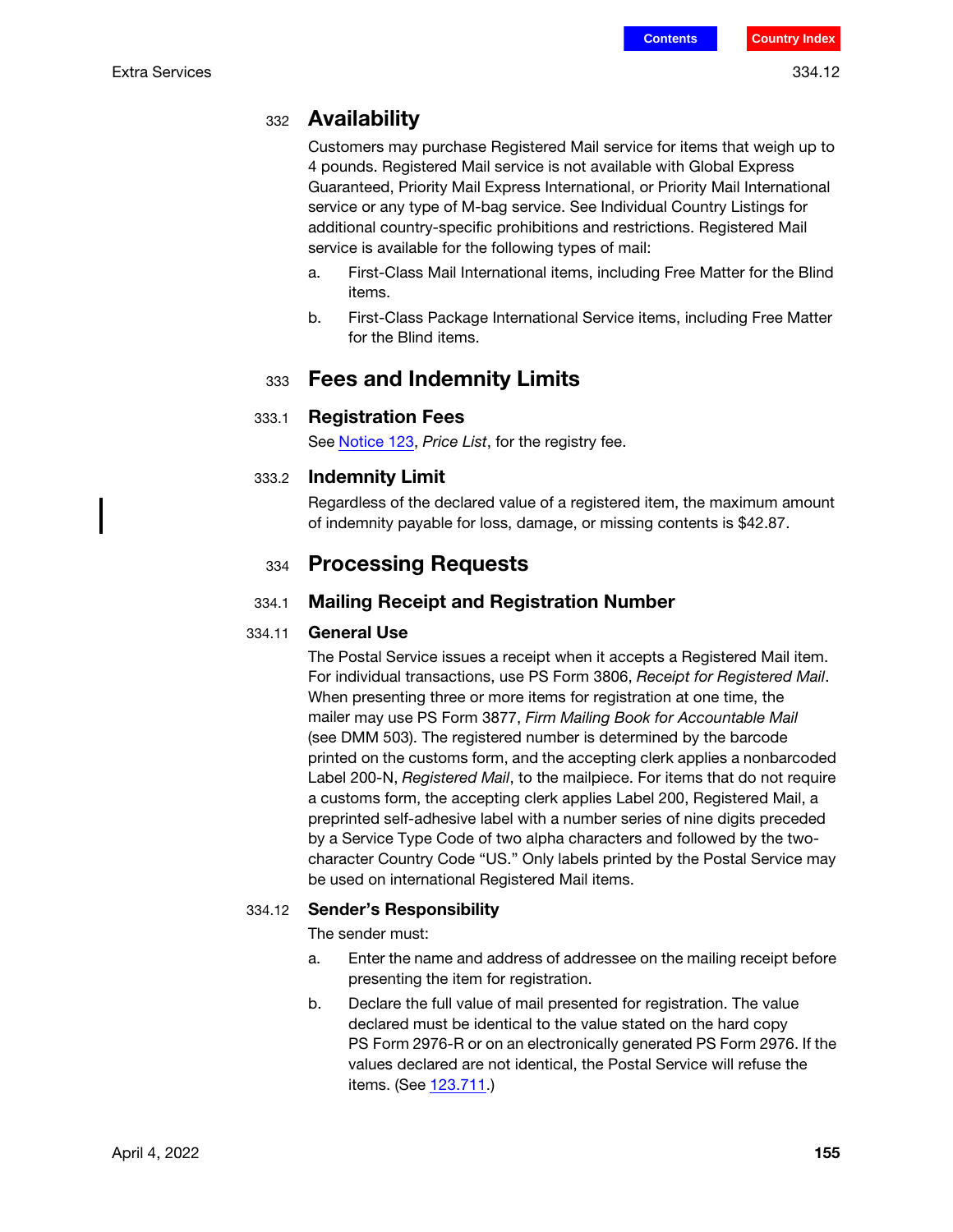c. The sender should retain the receipt and must submit it if he or she wishes to file a claim for the registered item (see chapter 9).

### <span id="page-13-0"></span>334.13 Accepting Clerk's Responsibility

The accepting clerk must:

- a. Verify that the value declared on PS Form 3806 and the value declared on the hard copy PS Form 2976-R or an electronically generated PS Form 2976 are identical. Refuse items on which the declared values are not the same.
- b. For an item that requires a customs form, affix Label 200-N to the item on the address side  $-$  in the upper left, below the return address. For an item that does not require a customs form, similarly affix Label 200.
- c. If requested by the sender, show on the mailing receipt and on the Post Office record the time the item was accepted for mailing.
- d. On the receipt, the system will print the registration fee and postage plus the return receipt fee, if applicable.
- e. When federal government official mail is registered pursuant to 142.1, endorse the mailing receipt "OFFICIAL PAID" or "OFF. PD."

#### 334.14 Preparation

Items bearing an address in pencil or any other erasable format must not be accepted for Registered Mail service.

### 334.2 Marking

The accepting clerk must enter the following endorsements and special markings on each registered item:

- a. Affix Label 200-N or Label 200 as noted in [334.13](#page-13-0)b. All Registered Mail items of U.S. origin must bear Label 200-N or Label 200.
- b. Place airmail Label 19-A or Label 19-B or the words "PAR AVION" on registered items prepaid for air if the sender has failed to do this.
- c. Endorse the item for any other extra service that the sender requests.

### 334.3 Postmarking

### 334.31 Placement

Postmark registered items twice on the back on the crossing of the upper and lower flaps. If return receipts are used, postmark partially on the receipt and partially on the flaps of the letter. Items sealed on the address side must be postmarked on the address side.

### 334.32 Registered Free Matter for the Blind

Postmark registered Free Matter for the Blind on the address side.

### 334.4 Sealing

### 334.41 Sender's Responsibility

Senders must securely seal all items presented for registration. Wax or paper seals on envelopes must bear a distinctive mark of the sender and must be affixed in such a way as to allow sufficient space at the intersections of the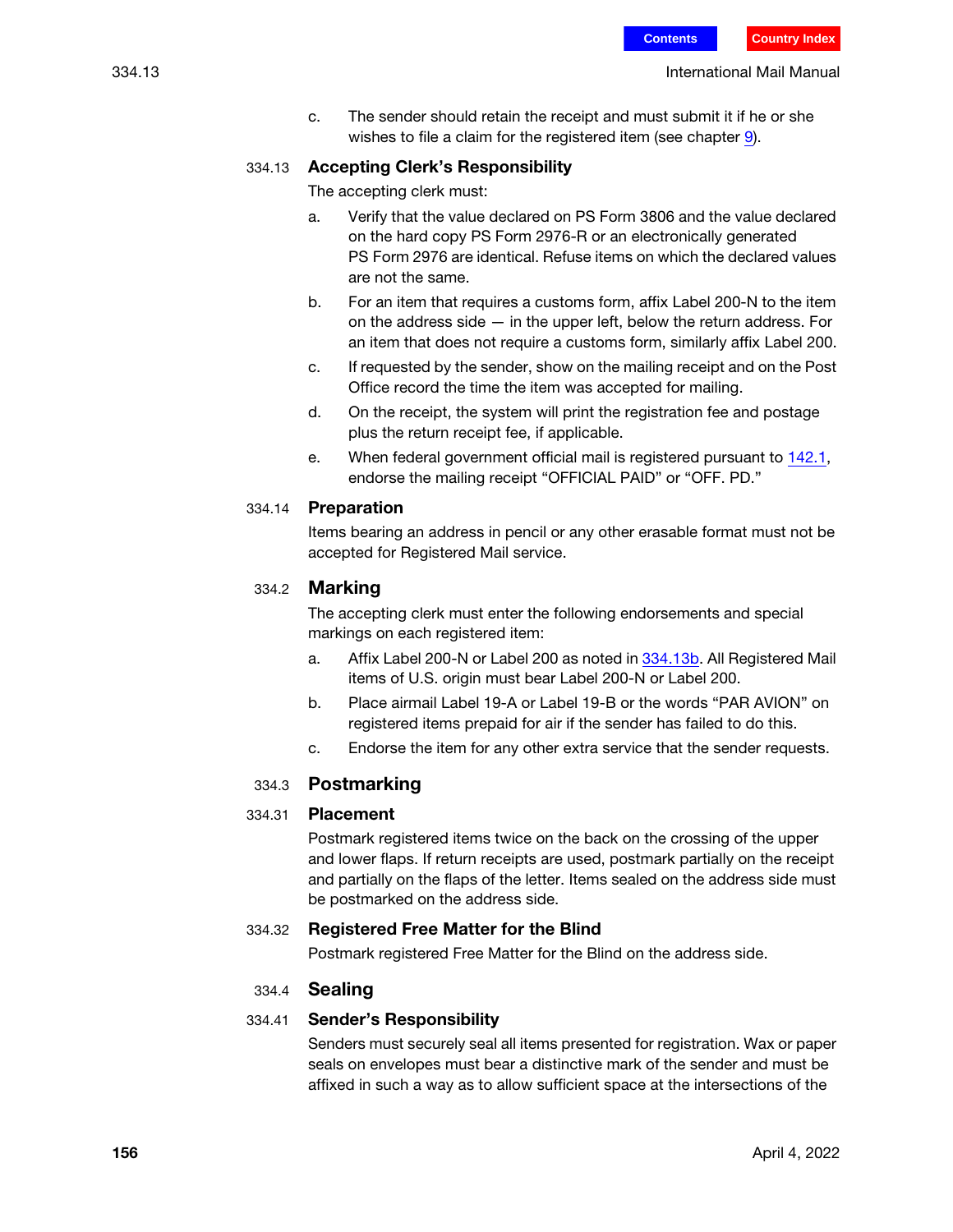flaps for postmarking. Self-sealing envelopes and items that appear to have been opened and resealed may not be registered.

### 334.42 Registered Mail Service With Free Matter for the Blind

Registered Mail service is available when the mailer has paid all applicable Registered Mail service fees. Free Matter for the Blind items sent by Registered Mail service are not sealed against inspection.

### 334.5 Return Receipt

Return receipts can be purchased for Registered Mail items to most countries. (See [340](#page-14-0) and [350](#page-15-0) and Individual Country Listings.)

### <sup>335</sup> Indemnity Claims and Payments

Indemnity is provided for loss, damage, or missing contents. If a registered article has been lost, or if it has been delivered to the addressee in damaged condition or with missing contents, payment is paid to the sender unless the sender waives the right to payment, in writing, in favor of the addressee.

## <span id="page-14-0"></span>340 Return Receipt

### 341 **Description**

PS Form 2865, Return Receipt for International Mail (Avis de Reception), is a pink card that is attached to a registered item or a Priority Mail International item at the time of mailing and that is removed and signed at the point of delivery and returned to the sender. Return receipt service provides the sender with evidence of delivery. Return receipts are completed in the country of destination in accordance with its internal regulations, which may not require the addressee's signature except under special circumstances. These receipts are returned to the sender by airmail.

### 342 **Availability**

Return receipt service can be purchased only at the time of mailing and is available only for a registered item or a Priority Mail International item with the purchase of additional merchandise insurance. Some countries do not admit return receipts or restrict them to Registered Mail items. See Individual Country Listings.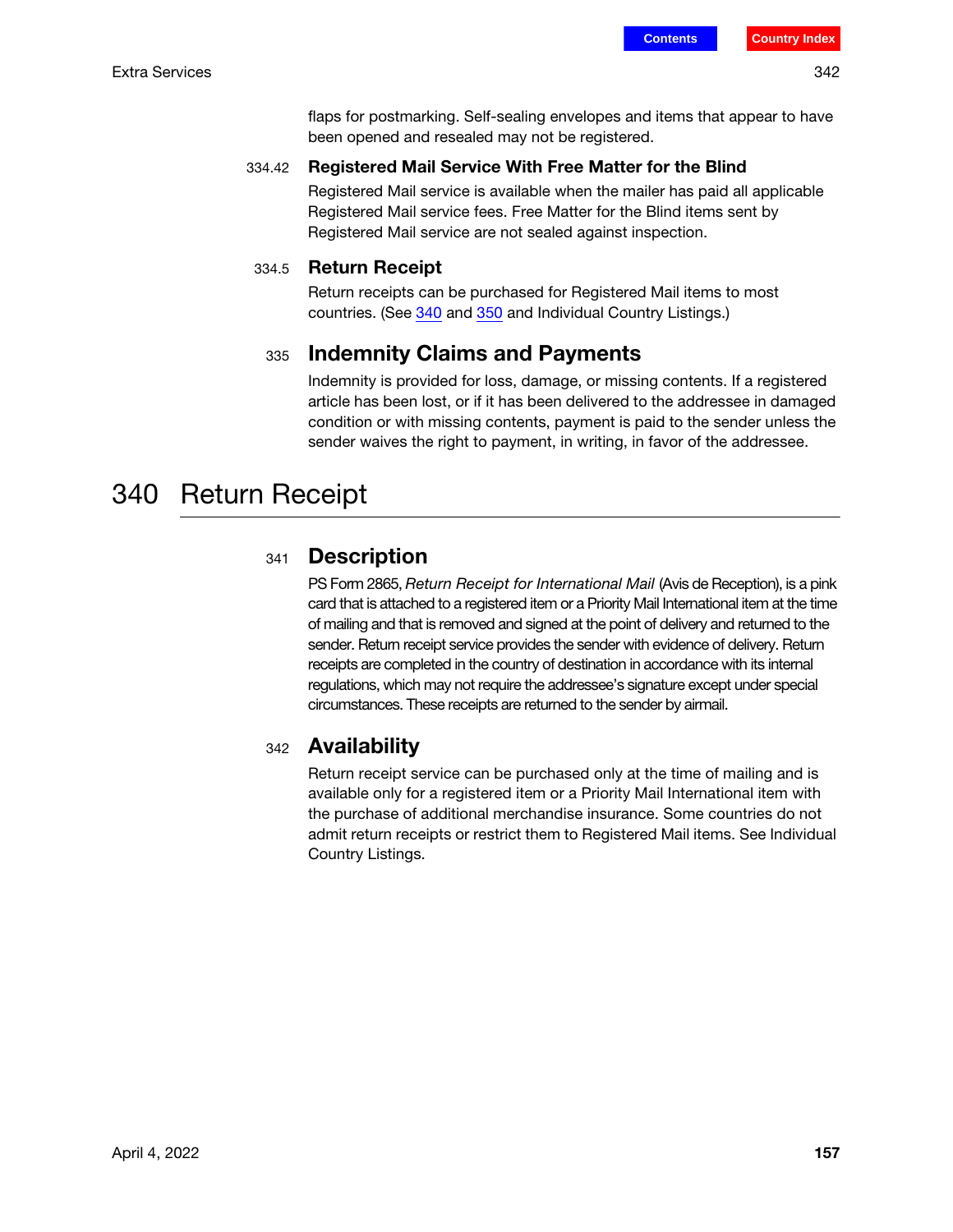### <sup>343</sup> Fee

See [Notice 123](http://pe.usps.com/text/dmm300/Notice123.htm), Price List, for the return receipt fee. This fee must be paid in addition to postage and other applicable charges.

**Note:** Include the weight of the return receipt when determining the postage for mailing the item.

### <sup>344</sup> Processing Requests

344.1 Form

### 344.11 Sender's Responsibility

The sender must enter the return address on the return receipt.

### 344.12 Accepting Clerk's Responsibility

The accepting clerk must:

- a. Record the return receipt fee on the insured or registered mailing receipt.
- b. Enter the address of the addressee on the return receipt.
- c. Attach the return receipt to the item.
- d. Affix and cancel postage equal to the sum of the return receipt fee, postage, and other applicable fees.

### 344.2 Marking

The accepting clerk must mark address side of item either "AVIS DE RECEPTION" or "A."

### 344.3 Return Receipt Improperly Completed or Not Received

If the sender does not receive a return receipt for which a fee was paid, or if the sender receives an improperly completed return receipt, an inquiry may be filed. (See 920 for inquiry procedures.)

## <span id="page-15-0"></span>350 Restricted Delivery

Restricted delivery service is no longer available — it was discontinued effective January 27, 2013. (It was limited to First-Class Mail International items, Priority Mail International Flat Rate Envelopes, and Priority Mail International Small Flat Rate Priced Boxes when used in conjunction with Registered Mail service.)

## 360 (Reserved)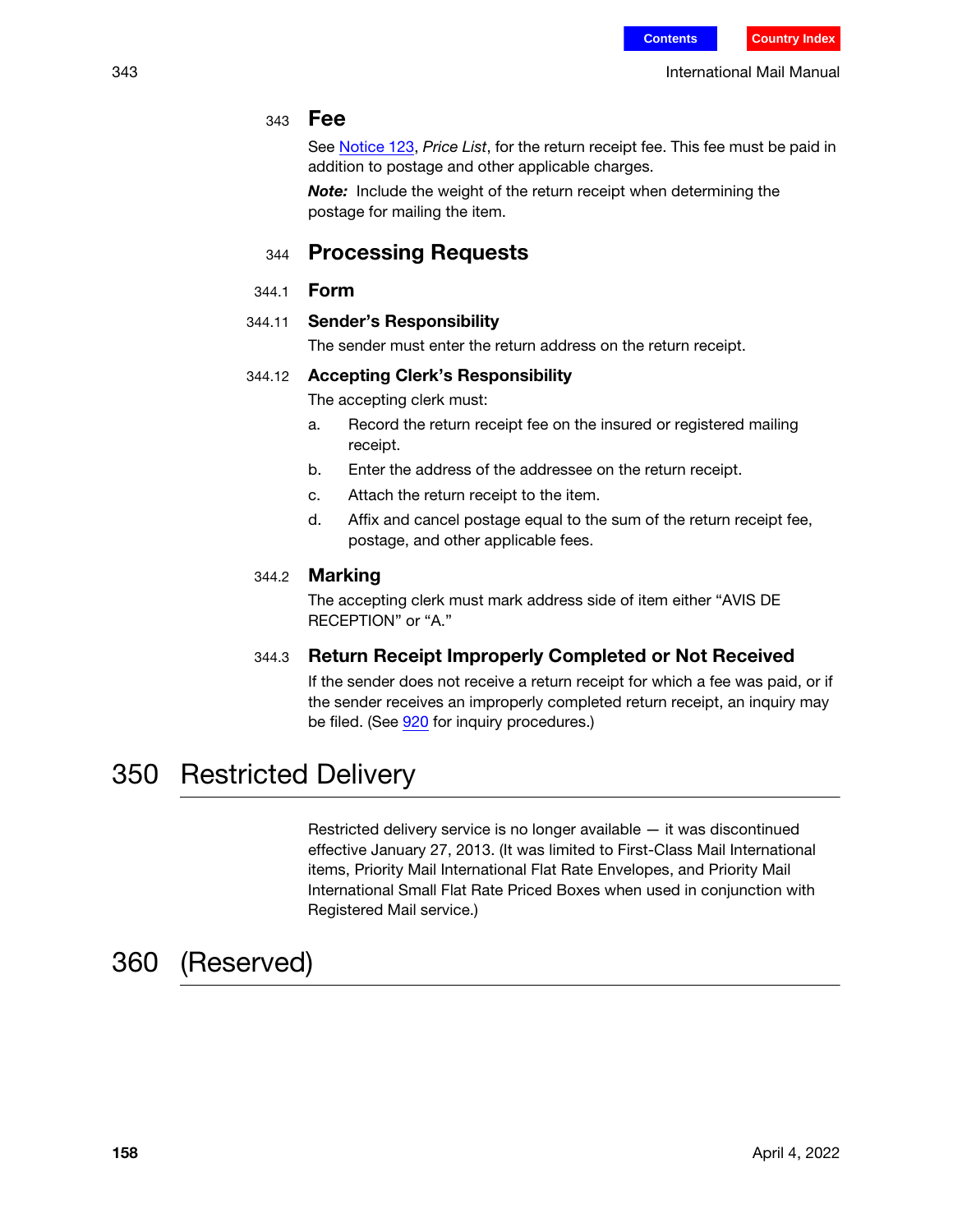## 370 International Money Transfer Services

### 371 International Money Orders

### 371.1 Description

### 371.11 General

International postal money order service is available to transfer funds to individuals or firms in countries that have entered into agreements with the United States Postal Service for the exchange of postal money orders. International postal money orders may be sent by Priority Mail Express International service, Priority Mail International service, First-Class Mail International service, or First-Class Package International Service.

### 371.12 Maximum Amount

The maximum amount for a single international postal money order is \$700 unless noted otherwise in parentheses in [Exhibit 371.2](#page-16-0).

There is no limit on the number of money orders that may be sent to a payee during any time period. There is a limit on the total face value of money orders an individual customer may purchase on any one day (see DMM 509.3).

### 371.2 Availability

International postal money orders are exchanged with countries using the pink International Postal Money Order (Form MP1). [Exhibit 371.2](#page-16-0) lists the countries that accept this form. The maximum amount for a single postal money order is \$700 unless noted otherwise in parentheses in **Exhibit 371.2**. Exhibit 371.2

<span id="page-16-0"></span>

|  | Countries Accepting the International Postal Money Order Form (MP1) |  |
|--|---------------------------------------------------------------------|--|
|  |                                                                     |  |
|  |                                                                     |  |

| Albania                             | Dominica <sup>2</sup>           | Mali                               |
|-------------------------------------|---------------------------------|------------------------------------|
| Anguilla <sup>2</sup>               | Dominican Republic <sup>1</sup> | Montserrat <sup>2</sup>            |
| Antigua and Barbuda <sup>2</sup>    | Ecuador <sup>1</sup>            | Peru                               |
| Bahamas <sup>2</sup>                | El Salvador (\$500) $1$         | Saint Kitts and Nevis <sup>2</sup> |
| Barbados <sup>2, 3</sup>            | Grenada <sup>2</sup>            | Saint Lucia <sup>2</sup>           |
| <b>Belize</b>                       | Guinea <sup>1</sup>             | Saint Vincent and the              |
| Bolivia <sup>1</sup>                | Guyana (\$500) <sup>1</sup>     | Grenadines <sup>2</sup>            |
| British Virgin Islands <sup>2</sup> | Honduras <sup>1</sup>           | Sierra Leone <sup>1</sup>          |
| Cape Verde <sup>1</sup>             | Jamaica <sup>2</sup>            | Trinidad and Tobago <sup>4</sup>   |

(1) Albania, Bolivia, Cape Verde, Dominican Republic, Ecuador, El Salvador, Guinea, Guyana, Honduras, Mali, and Sierra Leone will not issue money orders for payment in the United States.

 $(2)$  Effective October 1, 2021, the foreign post stopped selling international postal money orders destined for the United States. Likewise, effective October 1, 2021, the Postal Service stopped selling international postal money orders destined to the foreign post. Effective October 1, 2022, the foreign post will stop cashing international postal money orders issued by the Postal Service. Likewise, effective October 1, 2022, the Postal Service will stop cashing international postal money orders issued by the post.

 $(3)$  In Barbados the amount of the money due for payment will no longer be handwritten on Form MP1 (the form currently states "Amount To Be Written In Words") but will be electronically applied.

 $(4)$  Effective January 1, 2022, Trinidad and Tobago stopped selling international postal money orders destined for the United States. Likewise, effective January 1, 2022, the Postal Service stopped selling international postal money orders destined to Trinidad and Tobago. Effective January 1, 2023, Trinidad and Tobago will stop cashing international postal money orders issued by the Postal Service. Likewise, effective January 1, 2023, the Postal Service will stop cashing international postal money orders issued by Trinidad and Tobago.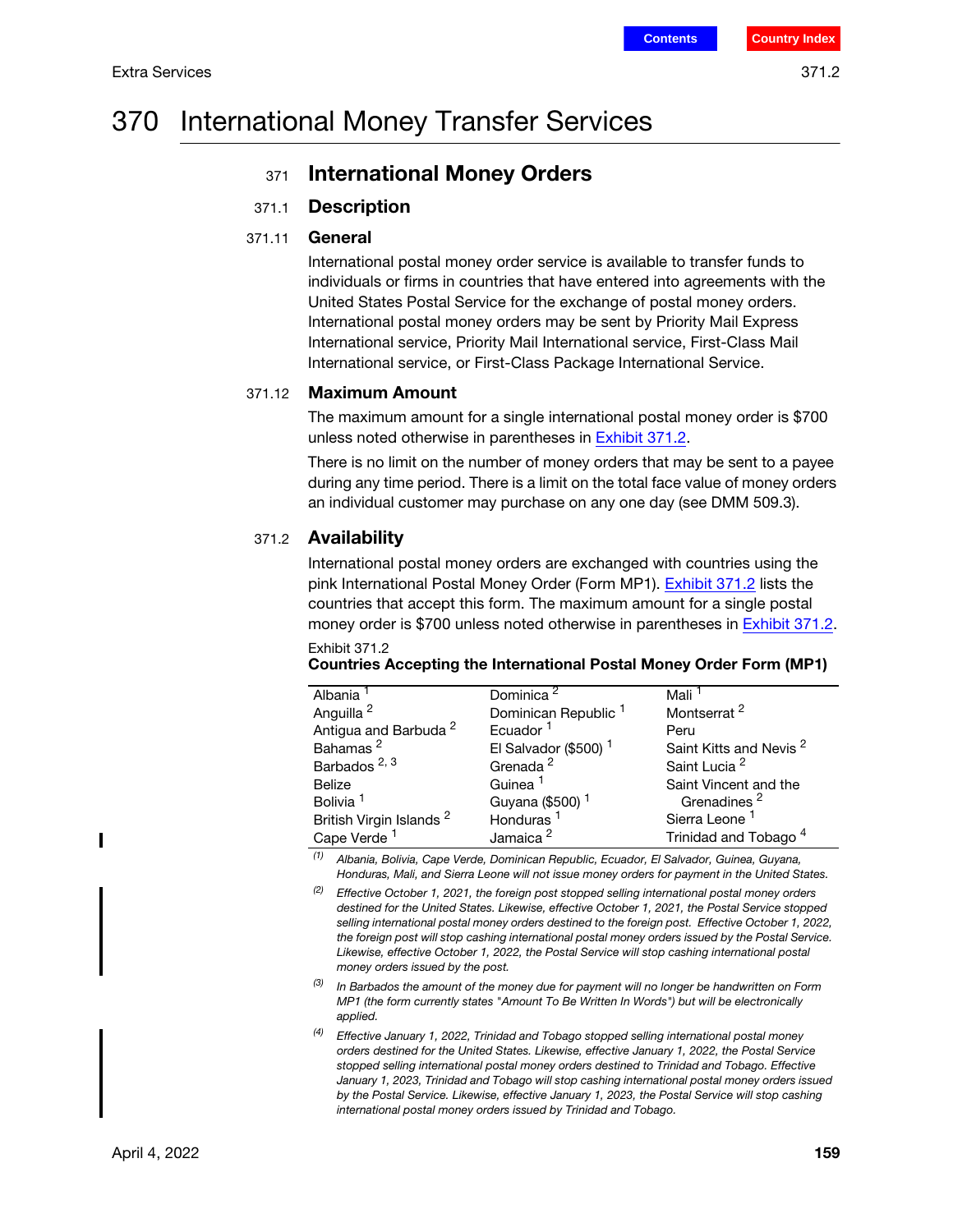### 371.3 Fees

See [Notice 123,](http://pe.usps.com/text/dmm300/Notice123.htm) Price List, for the money order fee for countries that accept Form MP1.

### 371.4 Processing Requirements

### 371.41 Form Required — International Postal Money Order (Form MP1)

Use the pink International Postal Money Order (Form MP1) for money orders payable to the countries listed in [Exhibit 371.2.](#page-16-0) Follow the issuance procedures in DMM 509.3.

### 371.42 Preparation by Purchaser

When Form MP1 is used to send funds, the purchaser should complete the information requested on both the money order and the customer's receipt. Follow the instructions for preparing domestic money orders in DMM 509.3 when using Form MP1.The Postal Service is not liable for money orders that are lost before the purchaser completes this information. Money orders may be made payable to the purchaser (either a person or a firm) or a payee by official title (e.g., Director of Publications).

#### 371.43 Preparation by Postal Service Employee

Follow the instructions for preparing domestic money orders in DMM 509.3 when issuing Form MP1.

### 371.5 Procedures for Cashing Valid Money Orders Issued by Foreign Countries

Valid postal money orders issued by countries listed in [Exhibit 371.2](#page-16-0) will be paid in accordance with the procedures for cashing domestic money orders (see DMM 509.3). However no international money order will be paid after the expiration of the validity date on the money order.

### 371.6 Lost Reissued Money Orders

Report the facts concerning lost reissued money orders (e.g., an international money order sent to the United States by a foreign country and reissued on a domestic form to the payee in the United States) to the following address:

INTERNATIONAL MONEY ORDER SECTION ACCOUNTING SERVICE CTR US POSTAL SERVICE PO BOX 82414 ST LOUIS MO 63182-9421

### 371.7 Inquiries

### 371.71 Who May Receive Information

Postal Service employees must not disclose information concerning money order transactions to any person except the purchaser, the payee, the endorsee, or a duly authorized agent of one of these. The Office of Accounting Postal Service Headquarters may authorize other requests only when the request concerns a specific money order or a specific party to a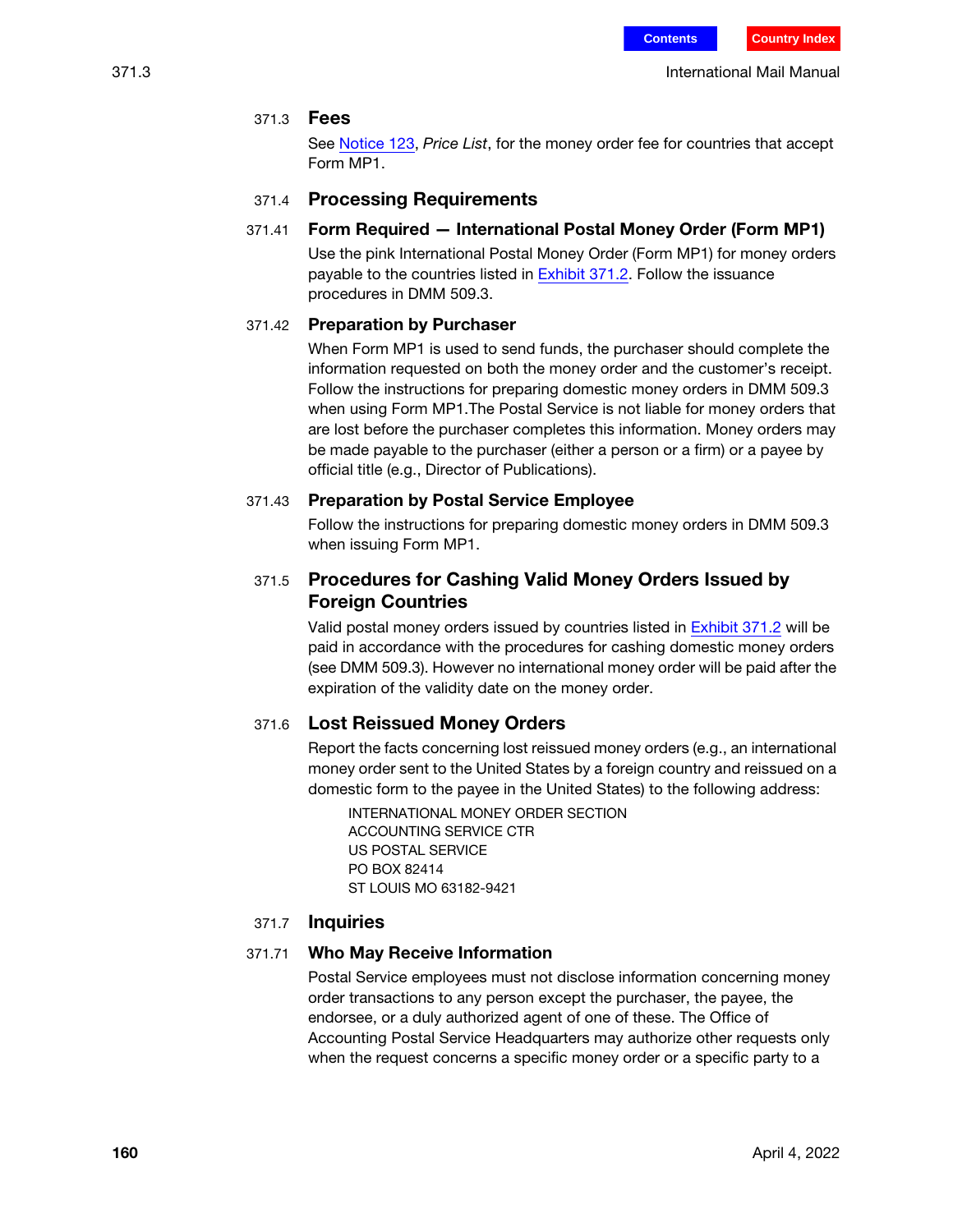money order transaction and when accompanied by a valid court order. Send requests to the following address:

OFFICE OF ACCOUNTING US POSTAL SERVICE 475 L'ENFANT PLZ SW WASHINGTON DC 20260-5240

#### 371.72 Inquiries Regarding Payment

#### 371.721 Money Orders Issued on International Postal Money Order (Form MP1)

Use PS Form 6401, Money Order Inquiry, in accordance with DMM 509.3 when filing inquiries or requests for replacement of an International Postal Money Order (Form MP1). Only the purchaser may file and receive payment. Replacement will not be made before 6 months after the date of issuance.

#### 371.722 Reissued International Money Orders (89 Series)

Use PS Form 6401, Money Order Inquiry, in accordance with DMM 509.3 when filing inquiries or requests for replacement of reissued international postal money orders. The U.S. payee may file and receive payment.

#### 371.723 FPS Form 6401 Money Order Inquiry

See [Notice 123,](http://pe.usps.com/text/dmm300/Notice123.htm) Price List, for the fee charged for each PS Form 6401, Money Order Inquiry. The fee is not required if PS Form 6401 is filed by a bank, other financial institution, government agency that processes money orders directly with the Federal Reserve Bank, or a Postal Service official engaged in official USPS business.

### <sup>372</sup> Sure Money (DineroSeguro)

#### 372.1 Description

Sure Money (DineroSeguro) is a service provided at certain Post Office locations for customers to electronically transfer money internationally to individuals or firms in certain Latin American countries. Funds are transferred to participating banks or other approved agents in Latin America, where payees can claim them. Funds are guaranteed to transfer in 15 minutes, and a currency conversion rate is provided to the sender at the time of purchase.

#### 372.2 Options and Restrictions

The following restrictions apply to Sure Money service:

- a. The maximum purchase per day is \$1,500.
- b. Regardless of the amount of money sent, the payee must present an acceptable primary form of photo identification (see DMM 608.10.3), which must match exactly the name on the transaction, as well as a valid confirmation number that is provided to the sender at the time of purchase.
- c. For a fee and with an acceptable primary form of photo identification (see DMM 608.10.3), the sender may change the individual who is designated as the payee.
- d. For a fee and with an acceptable primary form of photo identification (see DMM 608.10.3), the sender may request a refund if for any reason payout in the destination country was unsuccessful.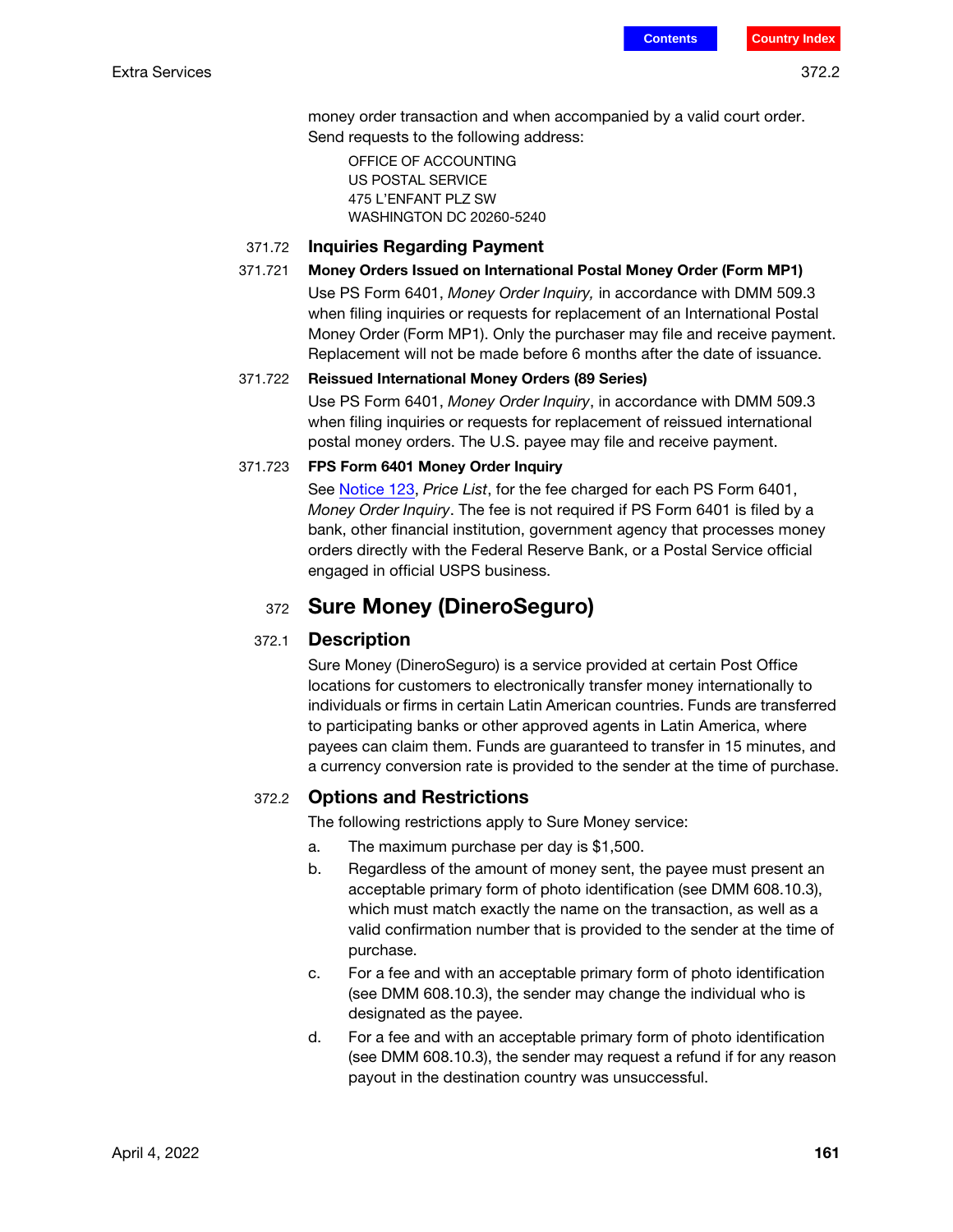### 372.3 Fees

[See N](http://pe.usps.com/text/dmm300/Notice123.htm)otice 123, Price List, for the fees for Sure Money service.

### 372.4 Participating Post Offices

Sure Money service is available at 2,800 Post Office locations. To determine the closest participating Post Office location, customers should call 888- 368-4669.

### 372.5 Availability

Participating countries for Sure Money service are as follows:

- a. Argentina but service is temporarily suspended as of October 28, 2013.
- b. Colombia.
- c. Dominican Republic.
- d. Ecuador.
- e. El Salvador.
- f. Guatemala.
- g. Honduras.
- h. Mexico.
- i. Nicaragua.
- j. Peru but service is temporarily suspended as of November 10, 2021.

### 372.6 Currencies by Country

Local currencies vary by country. Some countries use the U.S. dollar as their payout currency, and in those countries the exchange rate with U.S. currency is always one-to-one. Other countries use their own currency, which has a different foreign currency exchange rate. Senders will receive information specific to their transactions when they purchase Sure Money service.

### 372.7 Service Guarantee

Upon request, the sender may receive a refund of the sale fee only if the transaction arrives at the payout agent after the 15-minute guarantee period has not been attained. All refunds are subject to the terms and conditions applicable to the service at the time of purchase.

## 380 Supplemental Services

### <sup>381</sup> International Reply Coupons

### 381.1 Description

As of January 27, 2013, the U.S. Postal Service no longer sells international reply coupons. Coupons previously sold by the U.S. Postal Service may no longer be used or exchanged (see [381.2\)](#page-20-0). The following standards apply to international reply coupons:

a. The sender of a letter may prepay a reply by purchasing reply coupons that are sold and exchangeable for postage stamps by participating postal administrations in member countries of the Universal Postal Union.

Π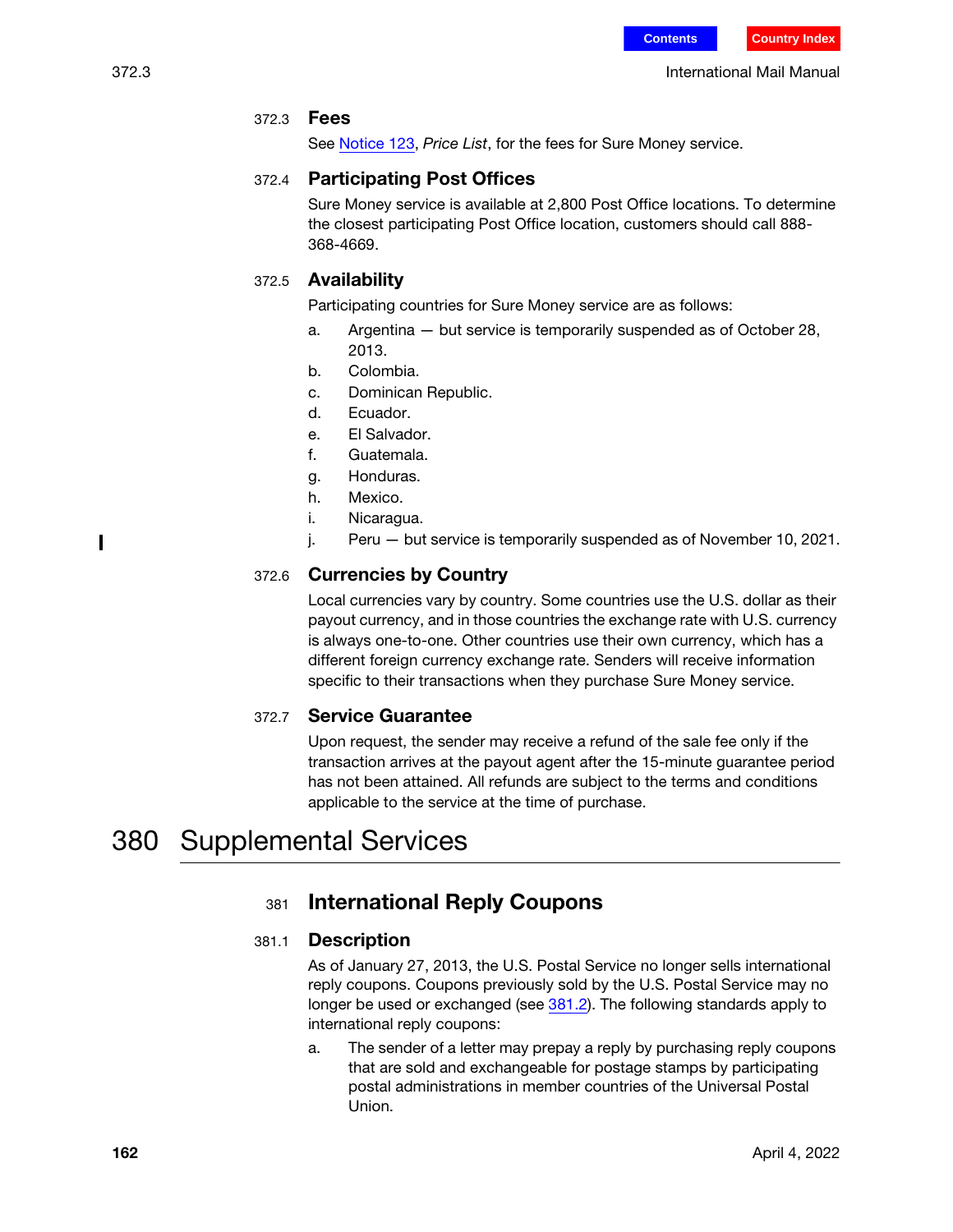b. International reply coupons (in French, Coupons-Reponse Internationaux) are printed in blue ink on paper that has the letters "UPU" in large characters in the watermark. The front of each coupon is printed in French. The reverse side of the coupon, which has text relating to its use, is printed in German, English, Arabic, Chinese, Spanish, or Russian.

### <span id="page-20-0"></span>381.2 Previously Sold Coupons and Exchange Value

The following standards apply to the exchange of international reply coupons:

- a. International reply coupons sold by the United States Postal Service expired on December 31, 2013, or earlier, and may not be used or exchanged. Unused U.S. coupons (that is, those with the U.S. selling price stamped on them) may no longer be exchanged.
- <span id="page-20-3"></span>b. With the exceptions noted in [381.3](#page-20-1)[d](#page-20-2), international reply coupons purchased in foreign countries are exchangeable at U.S. Post Office facilities toward the purchase of postage stamps and embossed stamped envelopes at the current maximum First-Class Mail International 1-ounce, letter-size price, per coupon, irrespective of the country where they were purchased. See [Notice 123,](http://pe.usps.com/text/dmm300/Notice123.htm) Price List.

### <span id="page-20-1"></span>381.3 Processing Requests

The following standards apply when processing international reply coupons:

- a. Under Universal Postal Union's regulations, participating member countries are not required to place a control stamp or postmark on the international reply coupons that they sell. Therefore, some foreign issue reply coupons that are tendered for redemption may bear the name of the issuing country (generally in French) rather than the optional control stamp or postmark. Such coupons are exchangeable for U.S. postage as specified in [381.2](#page-20-0)[b.](#page-20-3)
- b. A Post Office facility exchanging a foreign reply coupon must postmark it. Post Office facilities must not accept foreign coupons that already bear a United States Postal Service postmark.
- c. The only valid version of the international reply coupon is printed by the Universal Postal Union, bears the "Water of Life" design (water being poured over a cupped hand), measures approximately 3.75 inches by 6 inches, has a barcode on the reverse side, and has an expiration date of December 31, 2017.
- <span id="page-20-2"></span>d. Reply coupons formerly issued by the Postal Union of the Americas and Spain are no longer valid. These coupons are printed in green ink and bear the caption Cupon Respuesta America-Espanol. Customers possessing any of these coupons should return them to their correspondents in the country of issue for redemption through the selling post office.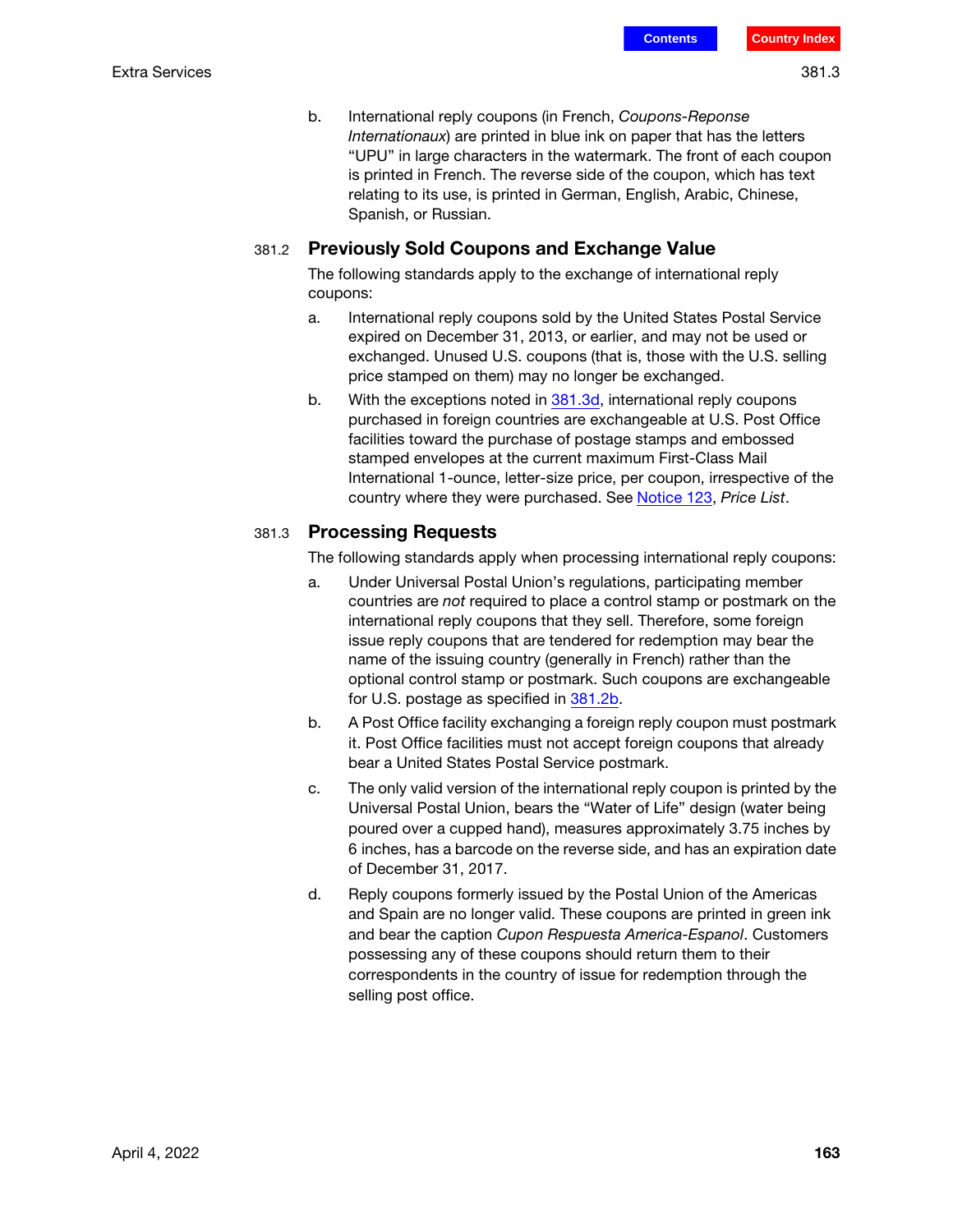e. Postmasters must process exchanged foreign international reply coupons as prescribed in Handbook F-101, Field Accounting Procedures, in section 11-6.6, "International Reply Coupons."

**Note:** Only foreign international reply coupons are eligible for redemption — all USPS-issued international reply coupons expired December 31, 2013, or earlier.

### <sup>382</sup> International Business Reply Service

#### 382.1 Description

International Business Reply Service (IBRS) (in French, "Correspondance Commerciale-Réponse Internationale," abbreviated "CCRI") is similar to domestic business reply mail service. It allows envelopes and cards to be distributed to and deposited in certain foreign countries for return to the addressee in the United States without prepayment of postage. Postage and service fees are collected from the U.S. addressee at delivery. Extra services cannot be used with IBRS.

#### 382.2 Availability

IBRS is available to every country and territorial possession in the world that is a destination point for U.S.-originating international mail. To be admissible in the international mails IBRS envelopes and cards must conform to the size, weight, and format requirements that are specified in [382.5](#page-22-0) and [382.6](#page-22-1) respectively. Qualifying mailpieces receive airmail treatment upon being returned by the foreign postal administrations to United States addressees. See [382.4](#page-22-2) for the IBRS price that applies to each envelope or card that is returned to the holder of a business reply mail (BRM) permit.

Note: Domestic business reply items are not mailable outside the United States. If deposited in a foreign postal system they will be treated in accordance with that country's internal postal regulations and may not be returned to the U.S. addressee.

#### 382.3 Who May Distribute IBRS Mail

In order to initiate IBRS mail the U.S. sender must be a business reply mail (BRM) permit holder who has paid the prescribed accounting fee to participate in the Qualified Business Reply Mail (QBRM) program (see DMM 505). Prior to producing IBRS mail the mailers must advise in writing the postmaster of the Post Office facility where their permit is held that they intend to distribute IBRS mail. IBRS mail must meet all specifications of QBRM including using unique ZIP+4 codes identification of the price category and using the corresponding barcode. The postmaster must assign the unique ZIP+4 codes as part of the application process. Participating mailers are encouraged to submit preproduction samples for approval. The postmaster responsible will issue a letter of authorization to the mailer.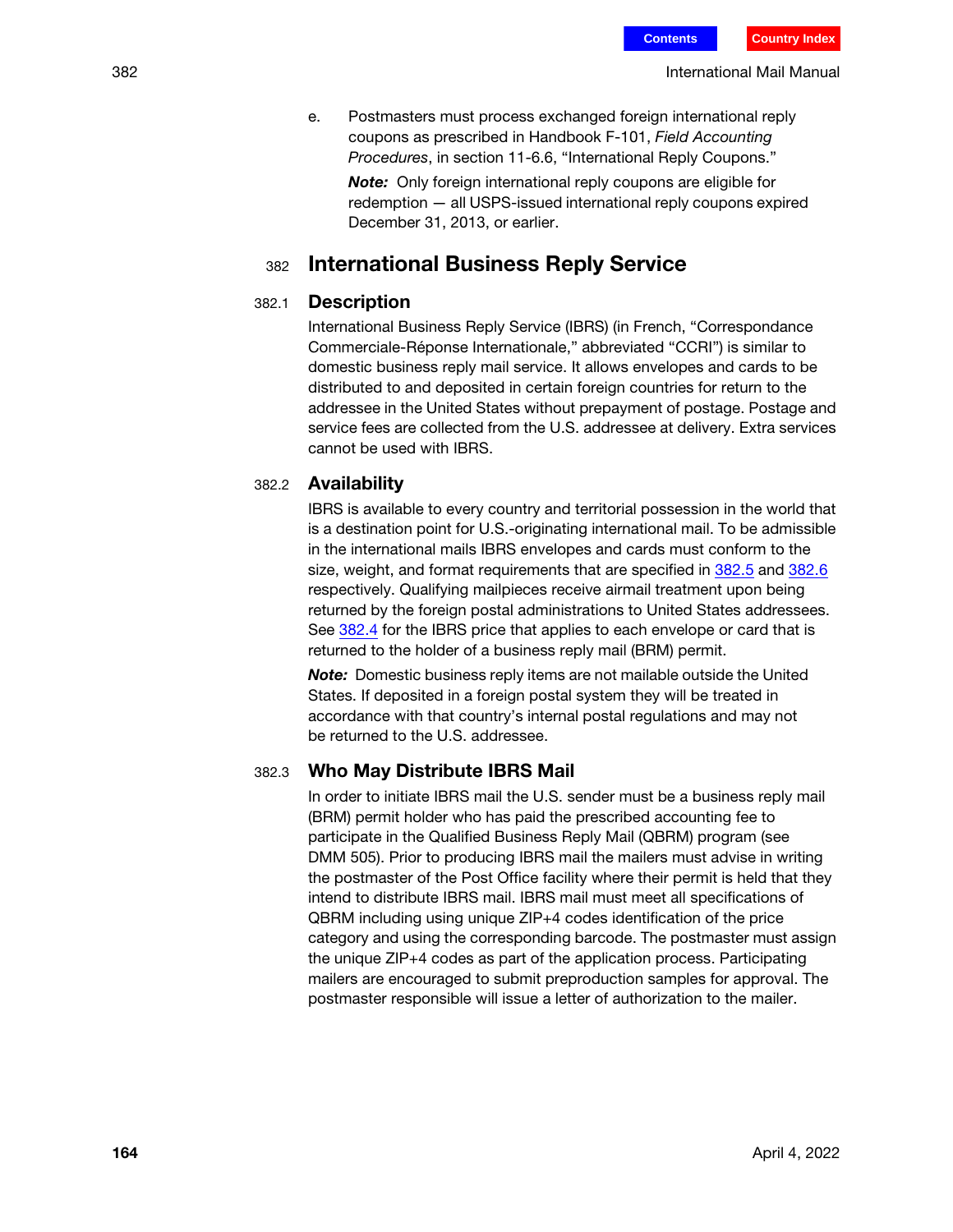<span id="page-22-2"></span>See [Notice 123](http://pe.usps.com/text/dmm300/Notice123.htm), Price List, for the applicable price that applies to each card, or each envelope (up to a 2-ounce maximum).

Note: The price for each returned IBRS envelope and card includes postage and the applicable per piece fee that is applied to QBRM domestic business reply service. It is not necessary for the sender to obtain a separate international business reply permit to have IBRS items processed through their advance deposit account.

### 382.5 Size and Weight Requirements

#### <span id="page-22-0"></span>382.51 Cards

The following size and weight requirements apply to cards:

- a. Minimum size: 3-1/2 by 5-1/2 inches.
- b. Maximum size: 4-1/4 by 6 inches.
- c. Thickness: Not less than .007 inch nor more than .016 inch.

**Note:** IBRS cards must be printed on paper stock meeting a standard industry basis weight of 75 pounds with none less than 71.25 pounds for 500 sheets measuring 25 inches by 38 inches and must also have a thickness of at least .007 inch and not more than .016 inch. The paper must be free from groundwood except when coated with a substance that adds to the paper's ability to resist an applied bending force.

#### 382.52 Envelopes

The following size and weight requirements apply to envelopes:

- a. Minimum size: 3-1/2 by 5-1/2 inches.
- b. Maximum size: 6-1/8 by 11-1/2 inches.
- c. Thickness: Not less than .007 inch or more than .2 inch.
- d. Maximum weight: 2 ounces.

#### 382.6 Formatting Requirements

#### <span id="page-22-1"></span>382.61 General

See [Exhibit 382.6](#page-25-0) for an illustration of an IBRS mailpiece showing the items and formatting requirements discussed in [382.62](#page-22-3) through [382.68.](#page-24-0)

#### <span id="page-22-3"></span>382.62 Air Mail Endorsement

The endorsement "AIR MAIL/PAR AVION" must appear in the upper left corner in reverse print. Immediately beneath this endorsement must appear the words "IBRS/CCRI NO." followed by the permit number.

#### 382.63 FIM

Each IBRS mailpiece must contain a Facing Identification Mark (FIM) pattern C printed at the top middle right on the address side of the mailpiece. The formatting requirements for the placement of the FIM are as follows:

- a. The top of the FIM C bar pattern must be within 1/8 of an inch of the edge of the mailpiece and may extend to the edge.
- b. The rightmost bar of the pattern must be within 2 inches (plus or minus 1/8 of an inch) of the right edge of the mailpiece.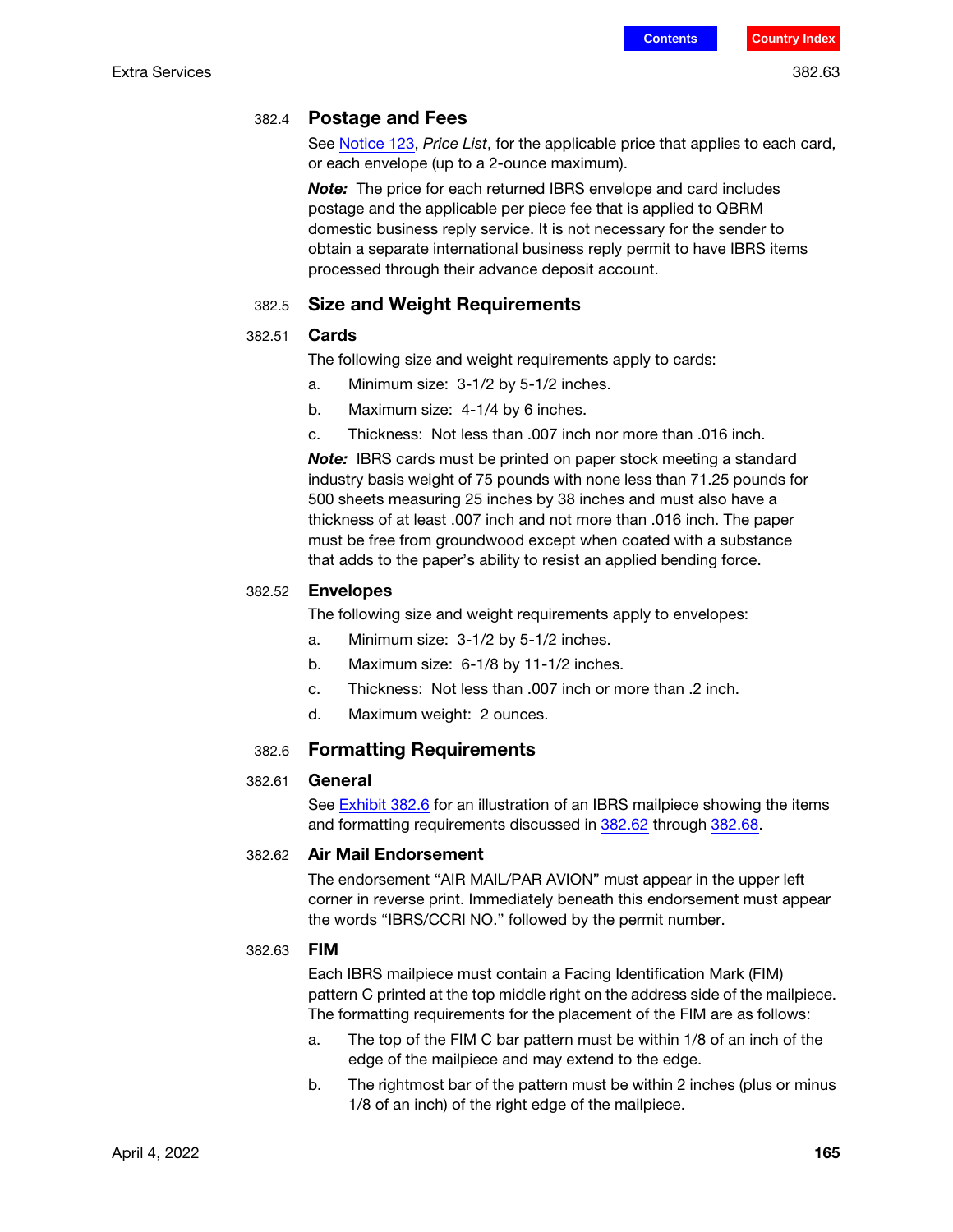- c. The FIM bars must be 5/8 of an inch long (plus or minus 1/8 of an inch).
- d. The entire FIM pattern must be completely contained within a rectangular clear zone measuring 1-1/4 inches in length and 5/8 of an inch in height, with its top edge formed by the top edge of the mailpiece and its right edge beginning 1-3/4 inches from the right edge of the mailpiece.

#### 382.64 No Postage Necessary Endorsement

The endorsement "NE PAS AFFRANCHIR NO POSTAGE NECESSARY IF MAILED TO THE UNITED STATES" must appear in the upper right corner of the face of the piece with a partial diagonal bar appearing in the upper left and lower right of the endorsement. The endorsement must not extend farther than 1-3/4 inches from the right edge of the mailpiece.

#### 382.65 Horizontal Bars

A vertical column of horizontal bars parallel to the length of the mailpiece must appear immediately below the endorsement "NO POSTAGE NECESSARY IF MAILED TO THE UNITED STATES." The formatting requirements for the horizontal bars are as follows:

- a. The bars must be uniform in length and thickness at least 1 inch long, and 1/16 of an inch to 3/16 of an inch thick.
- b. The bars must be evenly spaced.
- c. The lowest bar must not extend below the delivery address line, which is the line above the line containing the ZIP+4 code.
- d. There must be at least  $1/2$  of an inch clearance between the  $ZIP+4$ code and the bars.

#### 382.66 Business Reply Legend

The legend "INTERNATIONAL BUSINESS REPLY MAIL/REPONSE PAYEE" or "INT'L BUSINESS REPLY MAIL/REPONSE PAYEE" must appear above the address. The formatting requirements for the legend are as follows:

- a. The legend must appear in capital letters at least 1/8 of an inch high.
- b. Immediately below the legend, the words "PERMIT NO." followed by the permit number and the issuing Post Office facility (city and state) must appear in capital letters.
- c. The information in items a and b must appear between two horizontal bars at least 3/32 of an inch thick and at least 1/2 inch apart.
- d. The endorsement "POSTAGE WILL BE PAID BY ADDRESSEE" must appear in capital letters immediately below the lower horizontal bar.

#### 382.67 Delivery Address

The complete delivery address must appear on four lines as follows:

- 1. The name of the permit holder.
- 2. The street address and/or Post Office box number.
- 3. The city, state, and unique preassigned ZIP+4 code.
- 4. The country of destination (United States of America).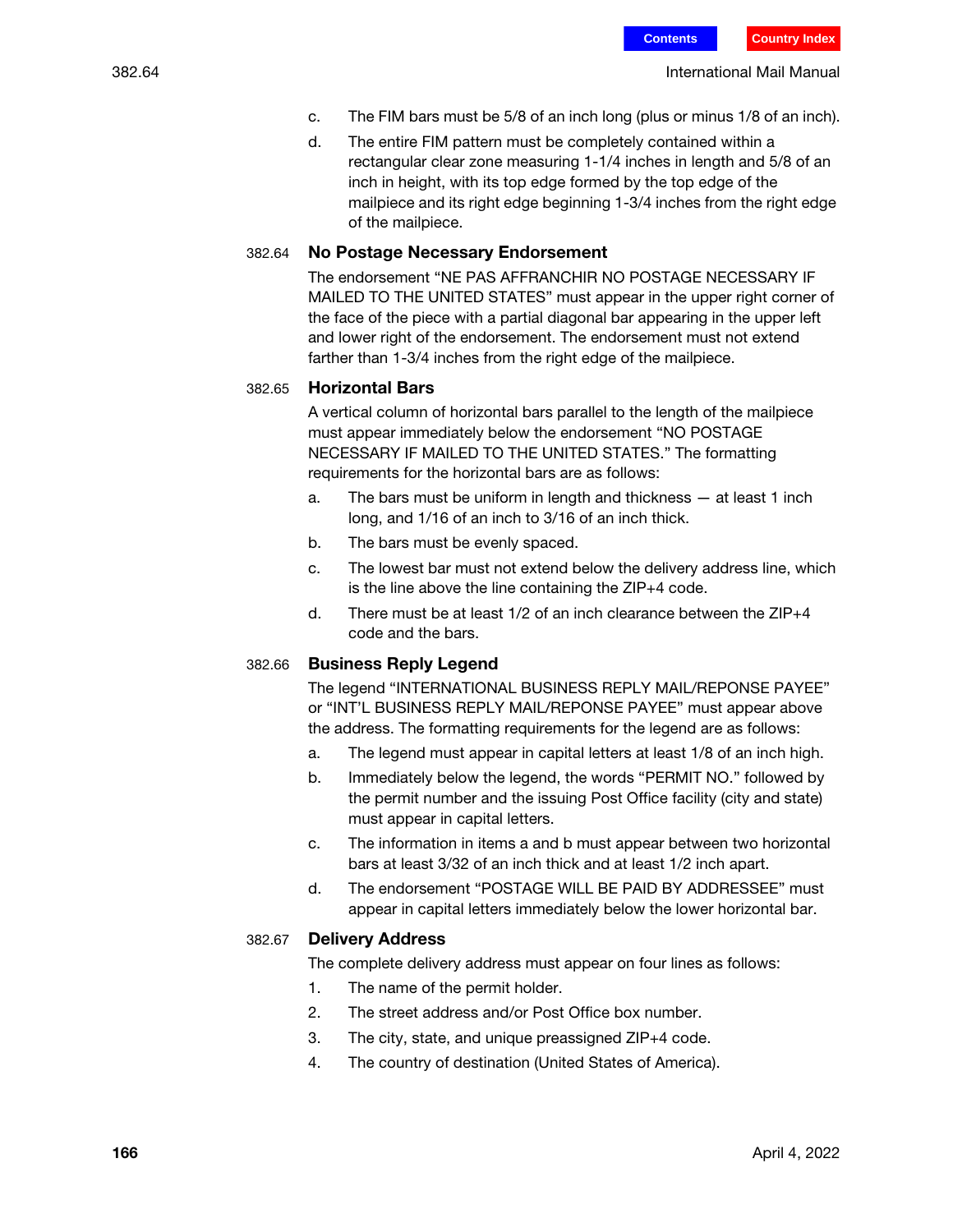The formatting requirements for the complete delivery address are as follows:

- a. The bottom line of the address must be no lower than 5/8 of an inch from the bottom edge of the mailpiece and no higher than 2-1/4 inches.
- b. A clear margin void of any extraneous matter of at least 1/2 inch is required between the left edge of the mailpiece and the delivery address.

#### 382.68 Barcode

#### <span id="page-24-0"></span>382.681 Barcode Type

The unique Intelligent Mail barcode (IMb) or ZIP+4 POSTNET barcode preassigned by the U.S. Postal Service must appear on the address side of each IBRS mailpiece. When a mailer uses the Intelligent Mail barcode option, the barcode must contain the barcode ID, service type ID, a USPS-assigned mailer ID, and the correct ZIP+4 routing code, as specified in DMM 708.4.3.

#### 382.682 Barcode Placement

The unique preassigned ZIP+4 barcode must appear on the address side of the mailpiece, positioned in either of the following two locations:

- a. As part of the delivery address block as defined in DMM 202.5.7.
- b. If printed directly on the mailpiece, within the barcode clear zone in the lower right corner of the piece. When a mailer uses this option, the "barcode read area" must be free of any printing other than the barcode. The formatting requirements for the barcode clear zone are as follows:
	- (1) The read area extends 5/8 of an inch from the bottom and 4-3/4 inches from the right edge of the mailpiece.
	- (2) The leftmost bar must be between 3-1/2 inches and 4-1/4 inches from the right edge of the mailpiece .
	- (3) The bottom of the barcode must be at least 3/16 inch from the bottom edge of the mailpiece.
	- (4) The top of the barcode must be no more than 1/2 inch from the bottom edge of the mailpiece.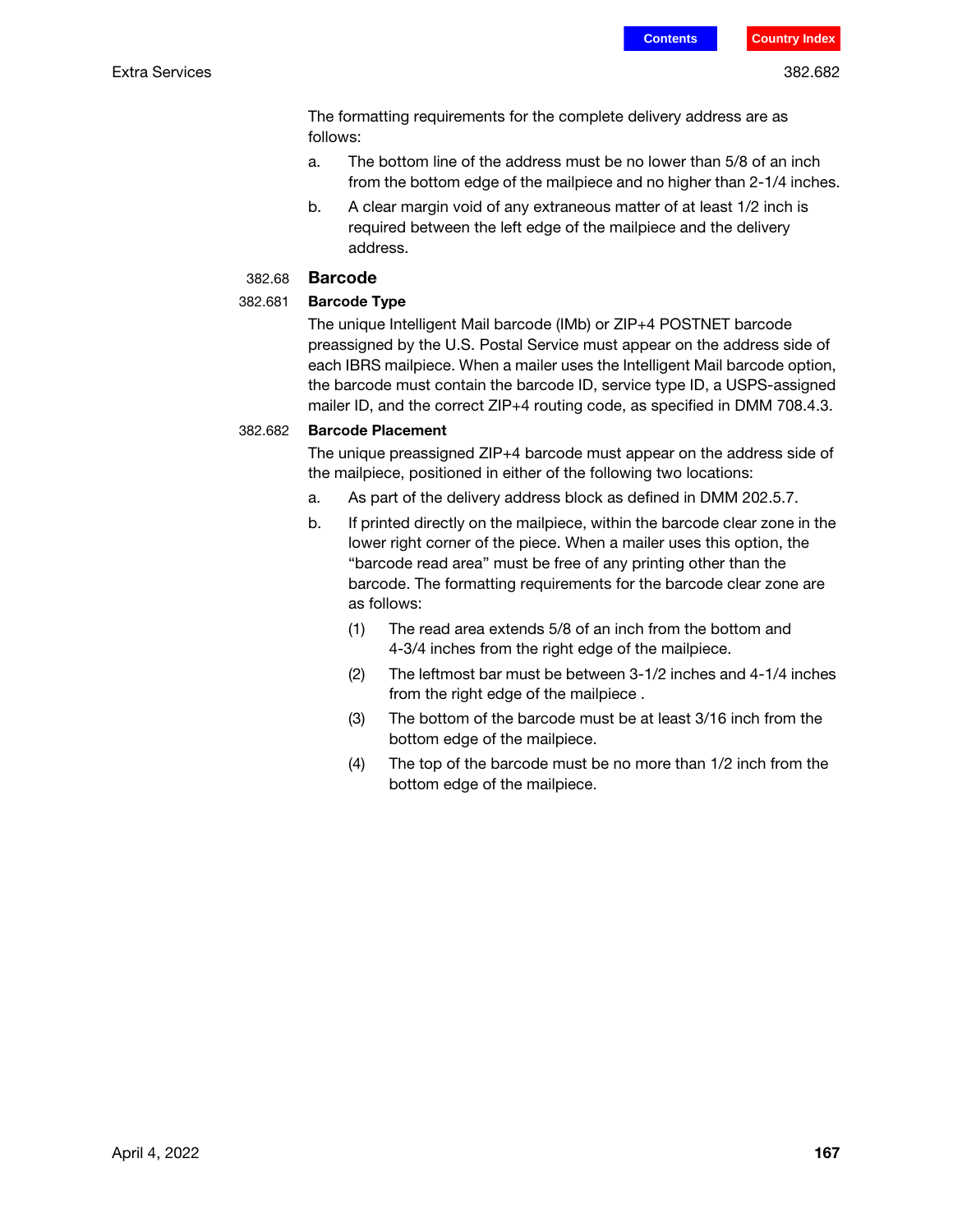#### <span id="page-25-0"></span>Exhibit 382.6 Format Requirements — US IBRS

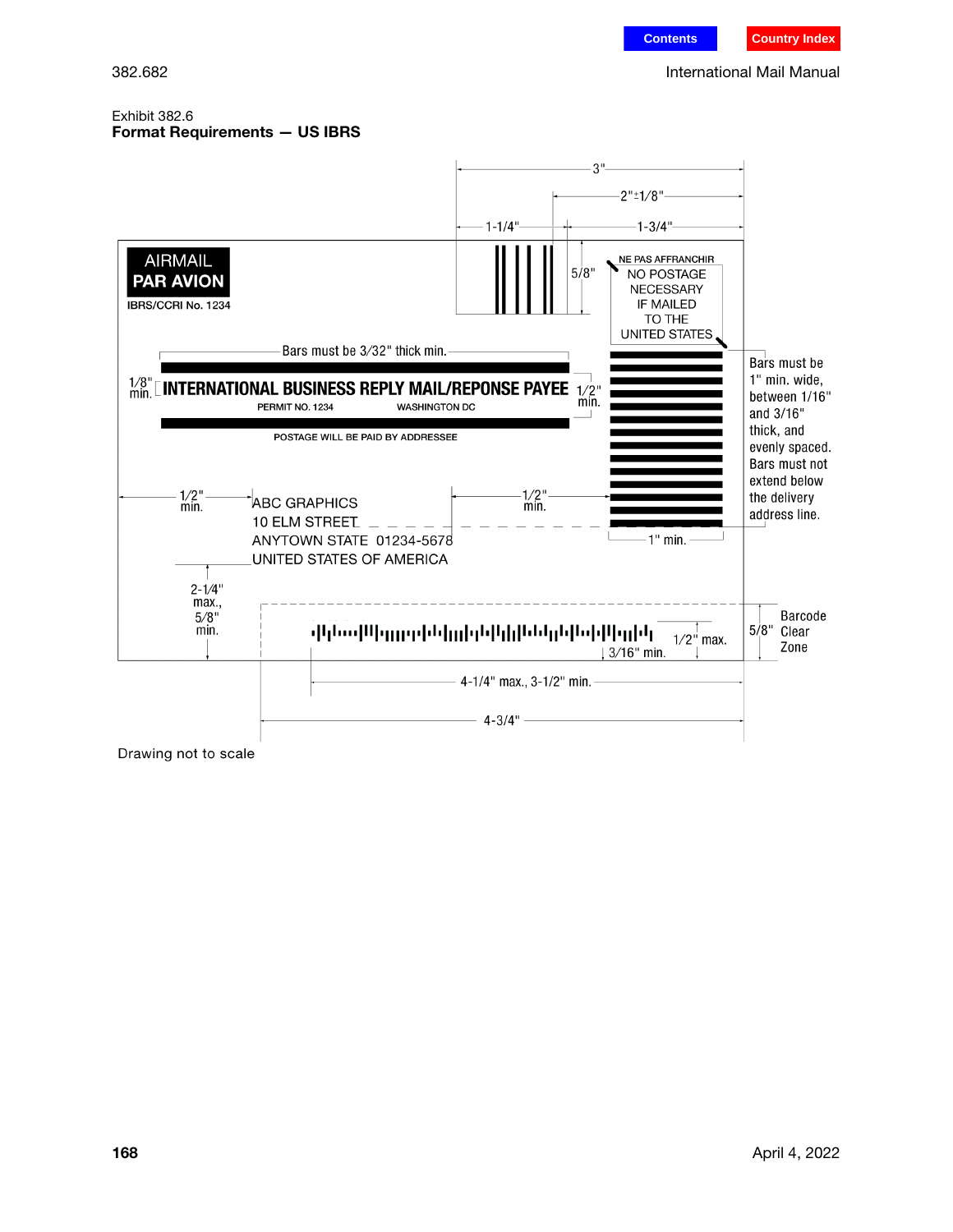### 382.7 Foreign International Business Reply Service

Mailers in every country and territorial possession in the world that is a destination point for U.S.-originating international mail may be authorized to distribute IBRS mail in the United States. These items similar to the format in [Exhibit 382.7](#page-26-0) are accepted without the prepayment of postage for return by air to the destination country. These items are forwarded with ordinary letters and cards to the designated international air exchange office for return to the appropriate country.

#### <span id="page-26-0"></span>Exhibit 382.7 Format Requirements — Foreign IBRS



## 390 Tracking Plus

The Postal Service offers USPS Tracking Plus service for certain international products, allowing customers to request the Postal Service retain scan data, or scan and signature data, for certain pieces beyond the Postal Service's standard data retention period, for up to 7 years. USPS Tracking Plus service is available for certain pieces sent via Priority Mail Express International service, Priority Mail International service, and single-piece First-Class Package International Service for which Electronic USPS Delivery Confirmation International service is available, and certain pieces for those services for which insurance has been purchased (not to include Global Express Guaranteed service). For pricing, see [Notice 123](http://pe.usps.com/text/dmm300/Notice123.htm), Price List. Customers may request USPS Tracking Plus service for certain pieces, when available, online at usps.com or through a Shipping Services File.